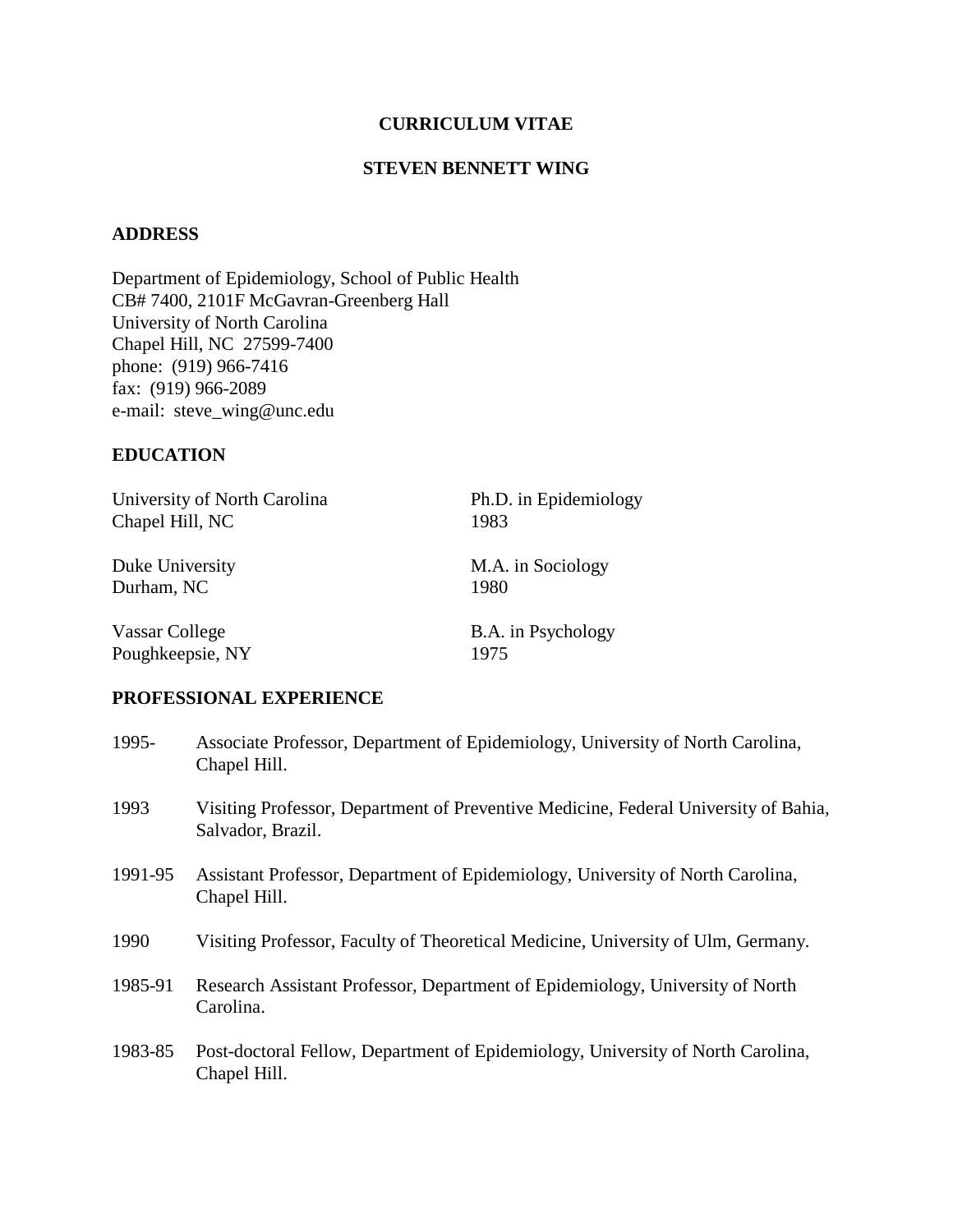#### **FELLOWSHIPS AND HONORS**

- 2014 John E. Larsh, Jr. Award for Mentorship, University of North Carolina School of Public Health
- 2014 Self-Determination Award, Black Workers for Justice
- 2011 Homer N. Calver Award, Environment Section, American Public Health Association
- 2009 International Society for Environmental Epidemiology Research Integrity Award
- 2004 Bernard G. Greenberg Alumni Endowment Award for Outstanding Teaching, Service and Practice, University of North Carolina School of Public Health
- 2003 Certificate of Honor, Alliance for Nuclear Accountability
- 1997 A Man Called Mathew Award, Concerned Citizens of Tillery and Land Loss Fund
- 1993 Brazilian National Research Council Visiting Professor Fellowship
- 1983-85 National Heart, Lung and Blood Institute Post-doctoral Traineeship
- 1983 Delta Omega, National Honorary Public Health Society
- 1981-83 National Heart, Lung and Blood Institute Pre-doctoral Traineeship
- 1980-81 United States Public Health Service Pre-doctoral Traineeship
- 1978-80 National Institute for General Medical Sciences Pre-doctoral Traineeship

**PUBLICATIONS** (\*indicates first author was an advisee when the work was conducted)

#### **Book**

Quigley D, Lowman A, Wing S (eds). Tortured Science: Health Studies, Ethics, and Nuclear Weapons in the United States. Amityville, NY: Baywood Press, 2012.

#### **Book Chapters**

Wing S. Environmental injustice connects local food environments with global food production. In: Morland K (ed.) Local Food Environments: Food Access in America. Boca Raton, FL: CRC Press, 2014.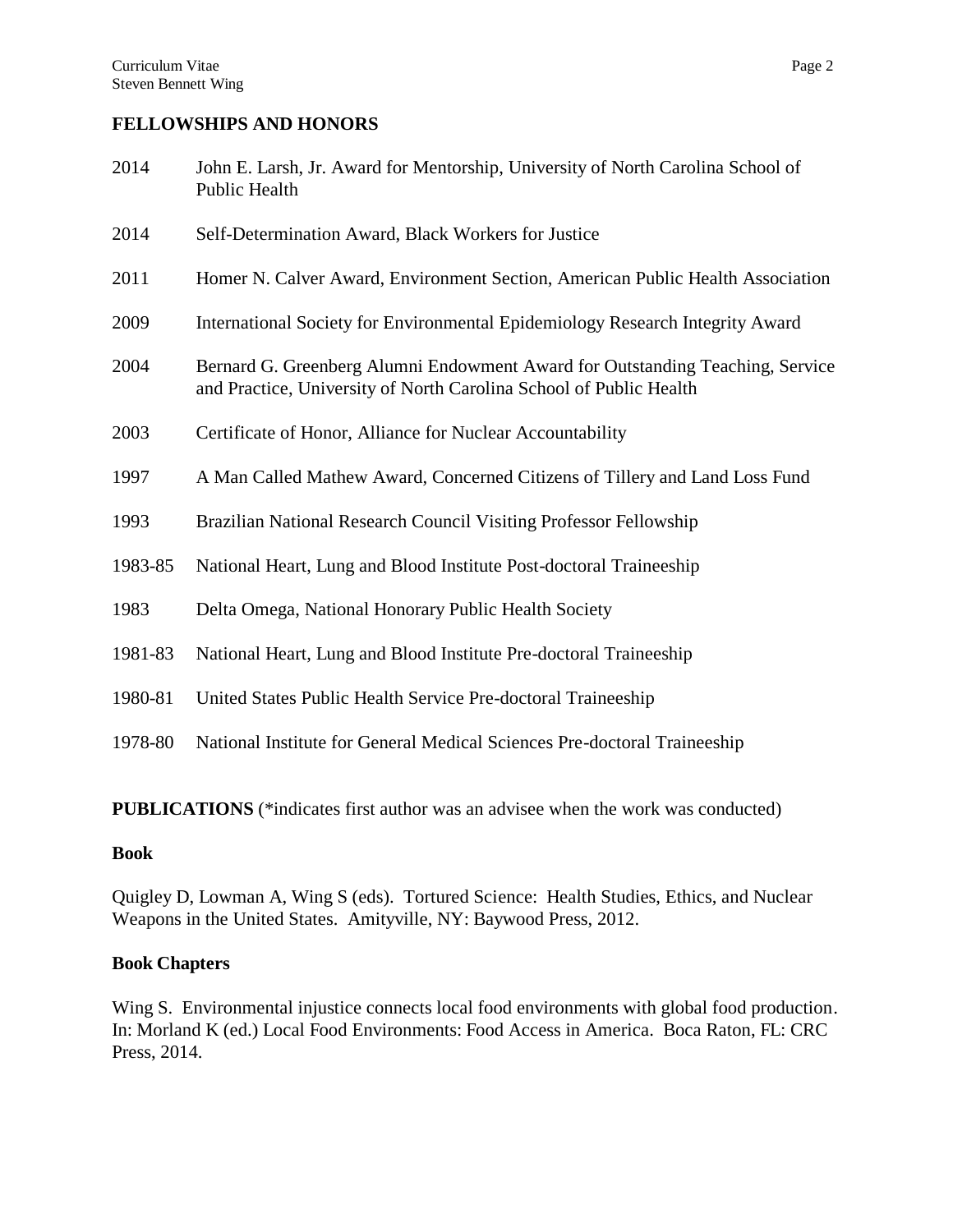Wing S. Limits of Epidemiology. In: Brown P (ed.) Perspectives in Medical Sociology  $(4<sup>th</sup>$ edition). Long Grove, IL: Waveland Press, 2008. (from *Medicine and Global Survival*, 1994)

Morland K, Wing S. Food justice and health in communities of color. In: Bullard R (ed.) *Growing Smarter: Achieving Livable Communities, Environmental Justice, and Regional Equity*. Cambridge, MA: MIT Press, 2007.

Wing S. Environmental justice, science and public health. In: Goehl TJ (ed.) *Essays on the Future of Environmental Health Research: A Tribute to Dr. Kenneth Olden*. Researgh Triangle Park, NC: National Institue of Environmental Health Sciences, 2005.

Wing S. Social responsibility and research ethics in community driven studies of industrialized hog production. In: Brugge D, and Hynes HP (eds.) *Community Collaborative Research in Environmental Health: Studies in Science, Advocacy and Ethics*. Oxon, UK: Ashgate, 2005. (from *Envrionmental Health Perspectives*, 2002)

Wing, S. Whose epidemiology, whose health? In: Navarro V, Muntaner C (eds.) *Political and Economic Determinants of Population Health and Well-Being*. Amityville, NY: Baywood, 2004. (from *International Journal of Health Services*, 1998)

\*Farquhar S, Wing S. Methodological and ethical considerations in community-driven environmental justice research: Two case studies from rural North Carolina. In: Minkler M, and Wallerstein N (eds.) *Community Based Participatory Research for Health*. Jossey-Bass, 2002.

Loomis D, Wing S. Theories of causation. In: Thomas JC and Weber DJ (eds.) *Epidemiologic Methods for the Study of Infectious Diseases*. New York: Oxford University Press, 2001.

Wing S. Limits of epidemiology. In: Kroll-Smith S, Brown P, Gunter VJ (eds.) *Illness and the Environment: A Reader in Contested Medicine*, New York: NY University Press, 2000. (from *Medicine and Global Survival*, 1994)

Richardson D, Wing S. Evidence of increasing sensitivity to radiation at older ages among workers at Oak Ridge National Laboratory. In: Schmitz-Feuerhake I, Schmidt M (eds.), *Radiation Exposures by Nuclear Facilities: Evidence of the Impact on Health*, Berlin: Gesellschaft für Strahlenschultz, 1998.

Wing S, Richardson D, Armstrong D, Crawford-Brown D. A re-analysis of cancer incidence near the Three Mile Island Nuclear Plant. In: Schmitz-Feuerhake I, Schmidt M (eds.), *Radiation Exposures by Nuclear Facilities: Evidence of the Impact on Health*, Berlin: Gesellschaft für Strahlenschultz, 1998.

Viel JF, Wing S, Hoffmann W. Environmental epidemiology, public health advocacy, and policy. In:Lawson A, Biggeri A, Boehning D, Lesaffre E, Viel JF, Bertollini R (eds.), *Disease Mapping and Risk Assessment for Public Health*, Chichester, England: Wiley & Sons, 1998.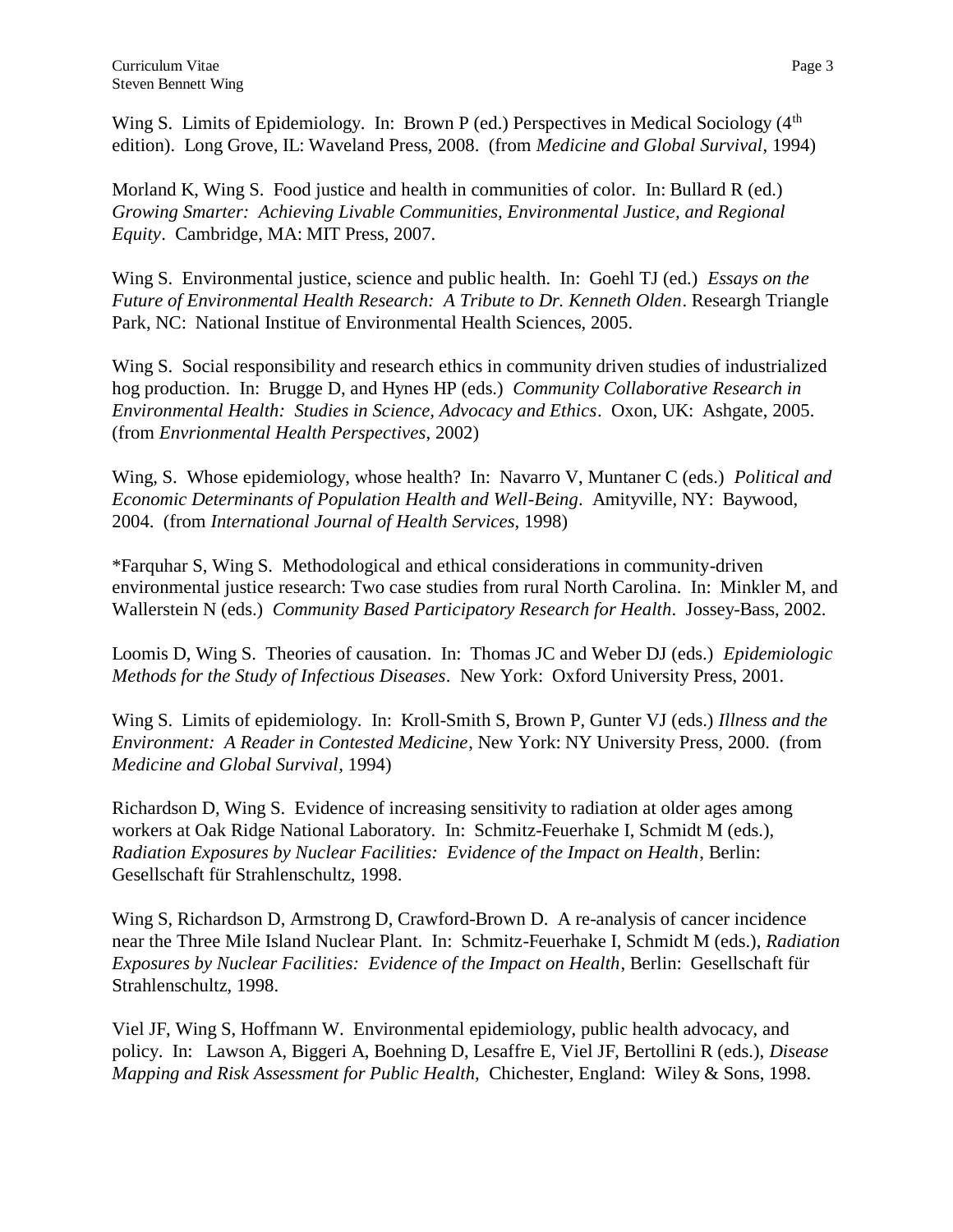Pearce NE, Matos E, Koivusalo M, Wing S. Industrialization and Health. In: Pearce NE, Matos E, Vainio H, Boffetta P, Kogevinas M (eds), *Occupational Cancer in Developing Countries*, Lyon: International Agency for Research on Cancer, 1994.

Wing S. Basics of radiation epidemiology. In: Burdman GM, Kaplan L (eds.), *Radiation Health Effects*, Seattle: Hanford Health Information Network, 1994.

Wing S. A review of recent findings on radiation and mortality at Oak Ridge National Laboratory. In Lengfelder E, Wendhausen H (eds.), *Neue Bewertung des Strahlenrisikos,* Proceedings of the International Society of Radiological Protection, pp 217-228, Munich: Medizin Verlag, 1993.

Kotelchuck M, Dodds J, Wing S and Kotch J. Societal trends that affect nutrition status and services for the maternal and child health populations. In Sharhaugh, C (ed) *Call to Action: Better Nutrition for Mothers, Children and Families*. Washington, DC: National Center for Education in Maternal and Child Health, 1991.

Wing S. Trends in society and public health: Looking towards the twenty-first century. In Kaufman M. (ed.) *Moving Towards the 21st Century: Empowering Nutritionists for Leadership in Public Health*. Proceedings of the Continuing Education Conference for the Association of State and Territorial Public Health Nutrition Directors and Association of Faculties of Graduate Programs in Public Health Nutrition, pp. 23-34, Chapel Hill, NC: Department of Nutrition, School of Public Health, University of North Carolina, 1989.

Tennis P, Wing S and Tyroler HA. Geographic variation among state economic areas in levels and declines of ischemic heart disease mortality in women of the U.S. Southeast, 1968-1978. In Eaker E.E. et al. (eds.) *Coronary Heart Disease in Women*, NY: Haymarket Doyma, 1987.

# **Refereed Articles**

Johnston J, Hoffman K, Wing S, Lowman A. Fish consumption patterns and mercury advisory knowledge among fishers in the Haw River basin. North Carolina Medical Journal, 2015 (forthcoming).

Nadimpalli M, Rinsky JL, Wing S, Hall D, Stewart J, Larsen J, Nachman KE, Love DC, Pierce E, Pisanic N, Strelitz J, Harduar-Morano L, Heaney CD. Persistence of livestock-associated antibiotic-resistant Staphylococcus aureus among industrial hog operation workers in North Carolina over 14 days. Occupational and Environmental Medicine. 72:90-99, 2015. DOI: 10.1136/oemed-2014-102095

Heaney CD, Myers K, Wing S, Hall D, Baron D, Stewart JR. Source tracking swine fecal waste in surface water proximal to swine concentrated animal feeding operations. The Science of the Total Environment 511C:676-683, 2015. DOI: 10.1016/j.scitotenv.2014.12.062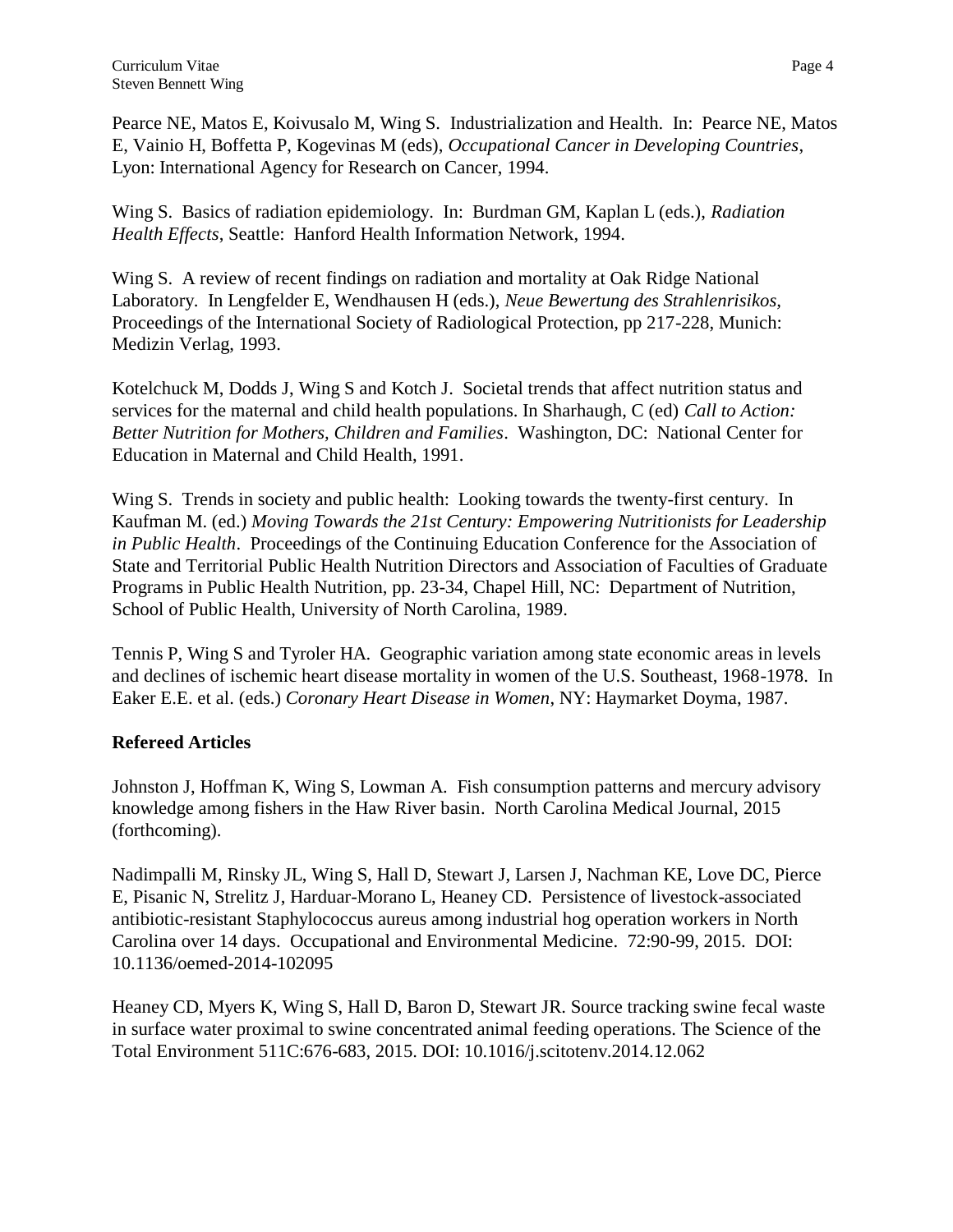Wing S, Lowman A, Keil A, Marshall SW. Odors from Sewage Sludge and Livestock: Associations with Self-Reported Health. Public Health Reports, 129:505-514, 2014.

\*Schinasi L, Wing S, Augustino KL, Ramsey KM, Nobles DL, Richardson DB, Price LB, Aziz M, MacDonald PDM, Stewart JR. A case control study of environmental and occupational exposures associated with methicillin resistant *Staphylococcus aureus* nasal carriage in patients admitted to a rural tertiary care hospital in a high density swine region. Environmental Health, 13:54-66, 2014. DOI: 10.1186/1476-069X-13-54

\*Guidry VT, Lowman A, Hall D, Baron D, Wing S. Challenges and benefits of conducting environmental justice research in a school setting. New Solutions, 24:153-70, 2014. DOI: 10.2190/NS.24.2.c

\*Schinasi L, Wing S, MacDonald PDM, Richardson DB, Stewart JR, Augustino KL, Nobles DL, Ramsey KM. Medical and household characteristics associated with methicillin resistant staphylococcus aureus nasal carriage among patients admitted to a rural tertiary care hospital. PLoS ONE 8(8): e73595, 2013. doi:10.1371/journal.pone.0073595, 2013, PMID: 23991200

\*Rinsky JL, Nadimpalli M, Wing S, Hall D, Baron D, Price LB, Larsen J, Stegger M, Stewart J, Heaney CD. Livestock-associated methicillin and multidrug resistant *Staphylococcus aureus* is present among industrial, not antibiotic-free livestock operation workers in North Carolina. PLoS ONE, 8(7): e67641, 2013. doi:10.1371/journal.pone.0067641, 2013. PMID: 23844044

Lowman A, McDonald MA, Wing S, Muhammad N. Land application of treated sewage sludge: Community health and environmental justice. Environmental Health Perspectives, 121:537-542, 2013.<http://dx.doi.org/10.1289/ehp.1205470> PMID: 23562940

Richardson DB, Wing S, Keil A, Wolf S. Mortality among workers at Oak Ridge National Laboratory. Am J Ind Med. 2013. PMID: 23460075

\*Heaney CD, Wing S, Wilson SM, Campbell RL, Caldwell D, Hopkins B, O'Shea S, Yeatts K. Public infrastructure disparities and the microbiological and chemical safety of drinking and surface water supplies in a community bordering a landfill. Journal of Environmental Health, 2013. PMID: 23858663

Hamra G, Richardson D, Maclehose R, Wing S. Integrating informative priors from experimental research with Bayesian methods: an example from radiation epidemiology. Epidemiology, 24:90-5, 2013. PMID: 23222512

Richardson DB, Wing S, Cole SR. Missing doses in the Life Span Study of Japanese atomic bomb survivors. American Journal of Epidemiology, 177:562-8, 2013. PMID: 23429722 (and response to Ozasa et al., 177:574-5. PMID: 23429721).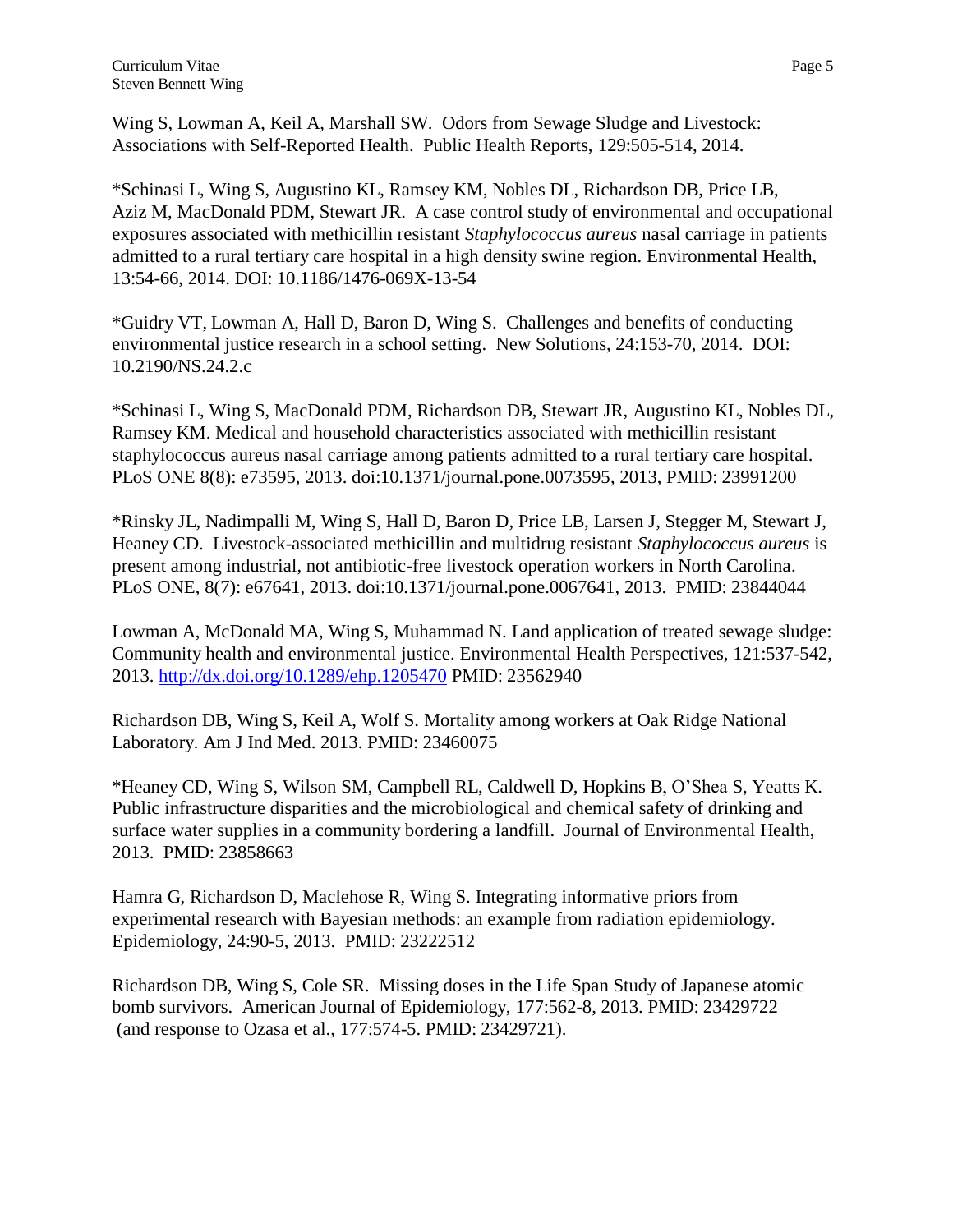Wing S., Horton RA, Rose KM. Air pollution from industrial swine operations and blood pressure of neighboring residents. Environmental Health Perspectives. 121:92-96, 2013. PMID: 23111006

\*Heaney CD, Sams E, Dufour AP, Brenner KP, Haugland RA, Chern E, Wing S, Marshall S, Love DC, Serre M, Noble R, Wade TJ. Fecal indicators in sand, sand contact, and risk of enteric illness among beachgoers. Epidemiology. 23(1):95-106, 2012. PMID: 22157306

\*Heaney CD, Wing S, Campbell RL, Caldwell D, Hopkins B, Richardson D, Yeatts K. Relation between malodor, ambient hydrogen sulfide, and health in a community bordering a landfill. Environmental Research. 111:847-852, 2011.

Richardson D, Wing S. Evidence of confounding by smoking of associations between radiation and lung cancer mortality among workers at the Savannah River Site. American Journal of Industrial Medicine. 54(6):421-7, 2011.

\*Keil A, Wing S, Lowman A. Suitability of public records for evaluating health effects of treated sewage sludge in North Carolina. North Carolina Medical Journal, 72:98-104, 2011.

Wing S, Richardson DB, Hoffmann W. Cancer risks near nuclear facilities: The importance of research design and explicit study hypotheses. Environmental Health Perspectives, 119:417-21, 2011.

\*Stingone J, Wing S. Poultry-litter incineration as a source of energy: Reviewing the potential for impacts on environmental health and justice. New Solutions, 21:27-42, 2011.

\*Schinasi L, Horton RA, Guidry VT, Wing S, Marshall SW, Morland KB. Air pollution, lung function, and physical symptoms in communities near concentrated swine-feeding operations. Epidemiology, 20:208-15, 2011.

Lowman A, Wing S, Crump C, MacDonald P, Heaney C, Aitken M. Public officials' perspectives on tracking and investigating symptoms reported near sewage sludge land application sites. Journal of Environmental Health, 73(6):14-20, 2011.

Angelon-Gaetz K, Richardson DB, Wing S. Inequalities in the nuclear age: Impact of race and gender on radiation exposure at the Savannah River Site (1951-1999). New Solutions. 20:195- 210, 2010.

Wing S. Ethics for environmental health research: The case of the U.S. nuclear weapons industry. New Solutions. 20:179-187, 2010.

[\\*Heaney CD,](http://www.ncbi.nlm.nih.gov.libproxy.lib.unc.edu/pubmed?term=%22Heaney%20CD%22%5BAuthor%5D) [Sams E,](http://www.ncbi.nlm.nih.gov.libproxy.lib.unc.edu/pubmed?term=%22Sams%20E%22%5BAuthor%5D) [Wing S,](http://www.ncbi.nlm.nih.gov.libproxy.lib.unc.edu/pubmed?term=%22Wing%20S%22%5BAuthor%5D) [Marshall S,](http://www.ncbi.nlm.nih.gov.libproxy.lib.unc.edu/pubmed?term=%22Marshall%20S%22%5BAuthor%5D) [Brenner K,](http://www.ncbi.nlm.nih.gov.libproxy.lib.unc.edu/pubmed?term=%22Brenner%20K%22%5BAuthor%5D) [Dufour AP,](http://www.ncbi.nlm.nih.gov.libproxy.lib.unc.edu/pubmed?term=%22Dufour%20AP%22%5BAuthor%5D) [Wade TJ.](http://www.ncbi.nlm.nih.gov.libproxy.lib.unc.edu/pubmed?term=%22Wade%20TJ%22%5BAuthor%5D) Contact with beach sand among beachgoers and risk of illness. American Journal of Epidemiology. 170:164- 72, 2009.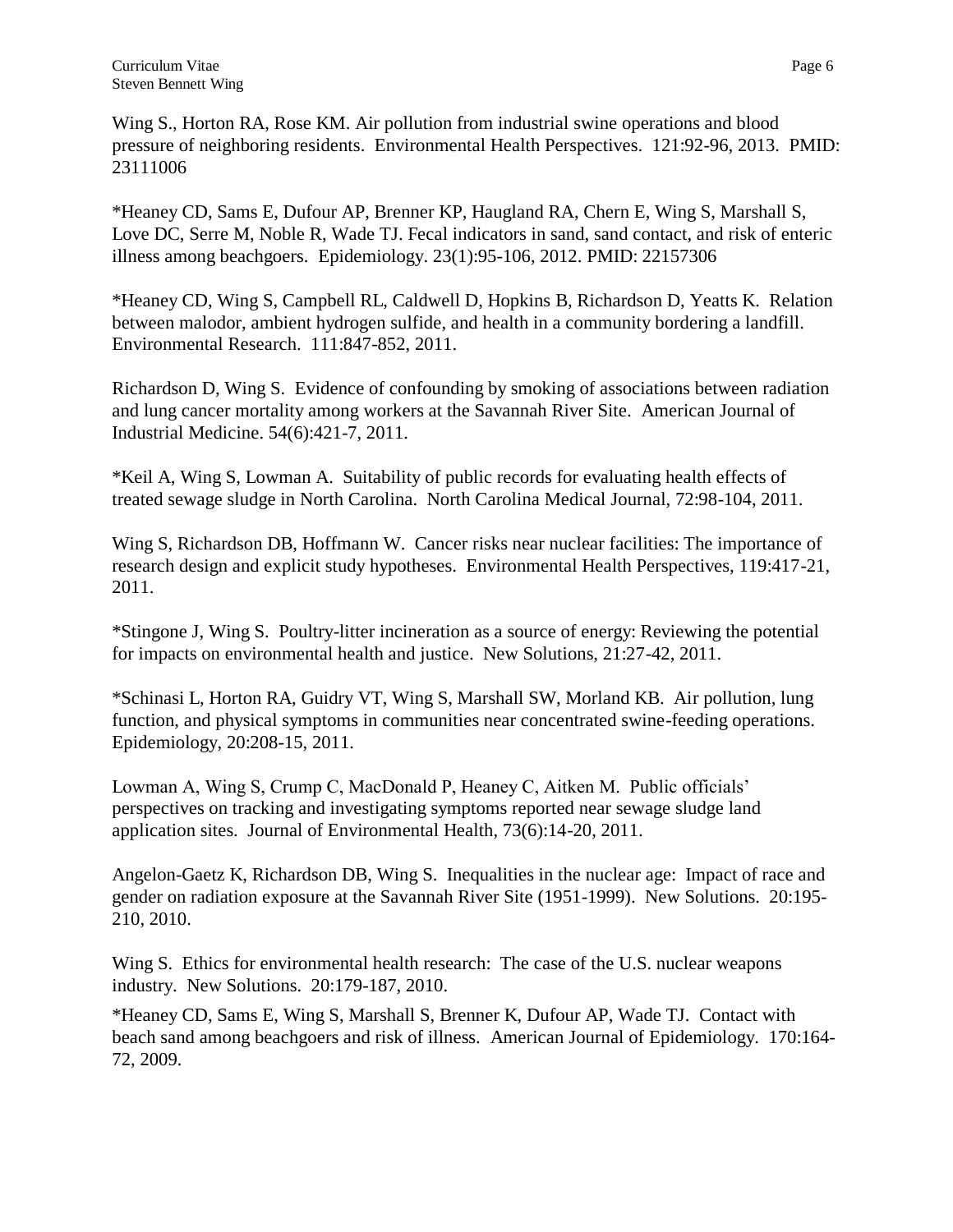\*Horton RA, Wing S, Marshall SW, Brownley KA. Odor as a trigger of stress and negaive mood in neighbors of industrial hog operations. American Journal of Public Health. 99:S610-615, 2009.

\*Schinasi L, Horton RA, Wing S. Data completeness and quality in a community-based and participatory epidemiologic study. Progress in Community Health Partnerships. 3:179-190, 2009.

Richardson DB, Sugiyama H, Wing S, Sakata R, Grant E, Shimizu Y, Nishi N, Geyer S, Soda M, Suyama A, Kasagi F, Kodama K. [Positive associations between ionizing radiation and](http://www.ncbi.nlm.nih.gov.libproxy.lib.unc.edu/pubmed/19270049?ordinalpos=1&itool=EntrezSystem2.PEntrez.Pubmed.Pubmed_ResultsPanel.Pubmed_DefaultReportPanel.Pubmed_RVDocSum)  [lymphoma mortality among men.](http://www.ncbi.nlm.nih.gov.libproxy.lib.unc.edu/pubmed/19270049?ordinalpos=1&itool=EntrezSystem2.PEntrez.Pubmed.Pubmed_ResultsPanel.Pubmed_DefaultReportPanel.Pubmed_RVDocSum) American Journal of Epidemiology. 169(8):969-76, 2009.

Wing S, Horton R, Marshall S, Thu K, Tajik M, Schiffman S. Air pollution and odor in communities near industrial swine operations. Environmental Health Perspectives, 116:1362- 1368, 2008.

Wing S, Horton R, Muhammad N, Grant G, Tajik M, Thu K. Integrating epidemiology, education, and organizing for environmental justice: Community health effects of industrial hog operations. American Journal of Public Health, 98:1390-1397, 2008.

\*Tajik M, Muhammad N, Lowman A, Thu K, Wing S, Grant G. Impact of odor from industrial hog operations on daily living activities. New Solutions: A Journal of Occupational and Environmental Health Policy. 18:193-205, 2008.

Todd L, Puangthongthub S, Mottus K, Mihlan G, Wing S. Health survey of workers exposed to mixed solvent and ergonomic hazards in footwear and equipment factory workers in Thailand. Annals of Occupational Hygiene. 52:195-205, 2008.

\*Norton J, Wing S, Lipscomb HJ, Kaufman JS, Marshall SW, Cravey AJ. Race, wealth, and solid waste facilities in North Carolina. Environmental Health Perspectives. 115:1344-1350, 2007.

Richardson DB, Wing S. Leukemia mortality among workers at the Savannah River Site. American Journal of Epidemiology, 166:1015-1022, 2007.

Richardson DB, Wing S, Wolf S. Mortality among workers at the Savannah River Site. American Journal of Industrial Medicine. 50:881-891, 2007.

Resnik DB, Wing S. What can we learn from CHEERS? American Journal of Public Health. 97:414-418, 2007.

Donham K, Wing S, Osterberg D, Flora J, Hodne C, Thu K. Community health and socioeconomic issues surrounding concentrated animal feeding operations. Environmental Health Perspectives. 115:317-320, 2007.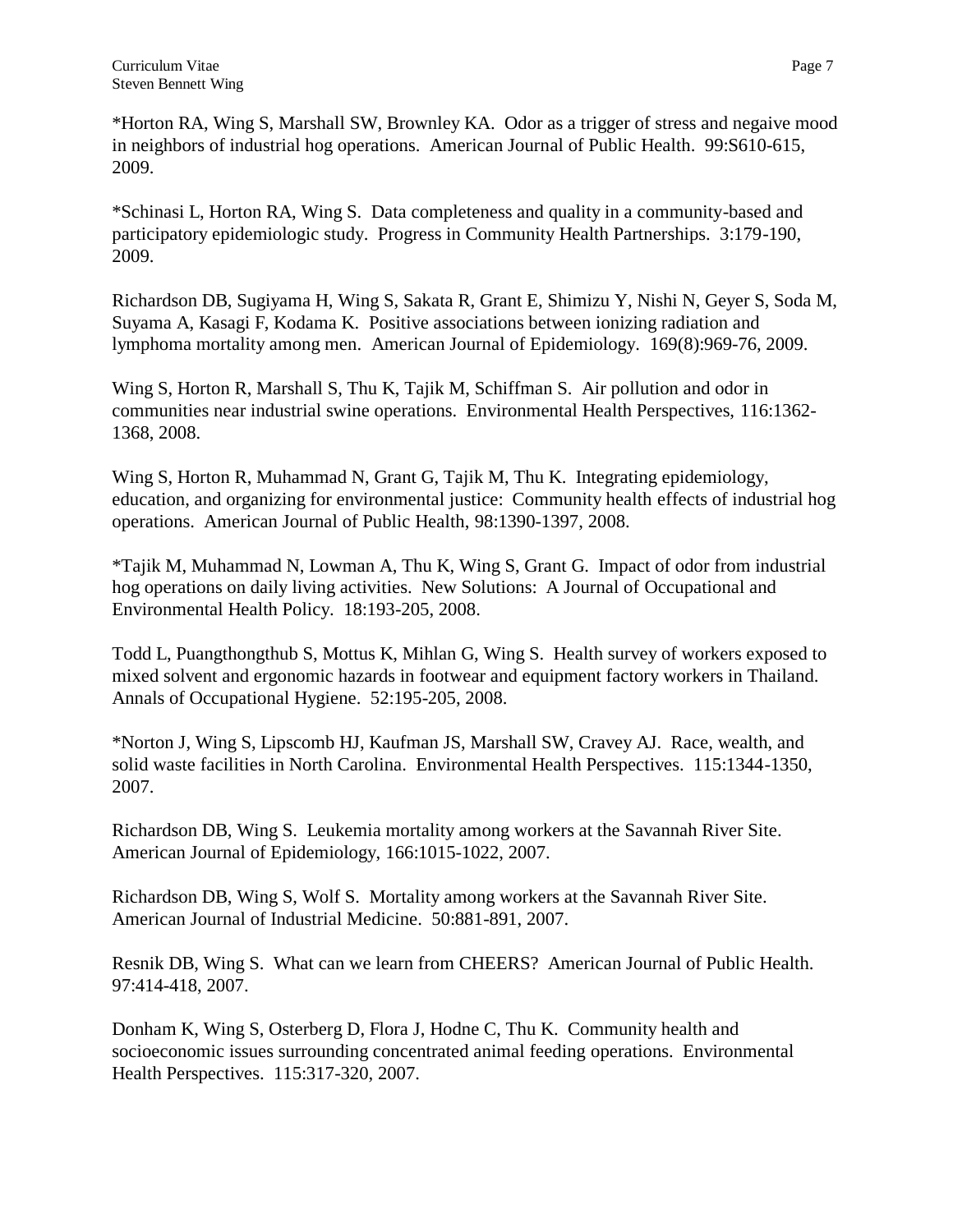Griffith M, Tajik M, Wing S. Patterns of agricultural pesticide use in relation to socioeconomic characteristics of the population in the rural US South. International Journal of Health Services. 37:259-277, 2007.

Richardson DB, Wing S, Daniels RD. Evaluation of external radiation dosimetry records at the Savannah River Site, 1951-1989. Journal of Exposure Science and Environmental Epidemiology. 17:13-24, 2007.

\*Mirabelli MC, Wing S, Marshall SW, Wilcosky TC. Asthma symptoms among adolescents attending public schools located near confined swine feeding operations. Pediatrics, 118:e66 e75, 2006.

\*Mirabelli MC, Wing S. Proximity to pulp and paper mills and wheezing symptoms among adolescents in North Carolina. Environmental Research, 102: 96-100, 2006.

Richardson D, Wing S. Lung cancer mortality among workers at a nuclear materials fabrication plant. American Journal of Industrial Medicine, 49:102-111, 2006.

Morland K, Diez Roux A, Wing S. Supermarkets, Other Food Stores and Obesity: the Atherosclerosis Risk in Communities Study. *American Journal of Preventive Medicine*, 30:333- 339, 2006.

\*Mirabelli MC, Wing S, Marshall SW, Wilcosky TC. Race, poverty, and potential exposure of middle school students to air emissions from confined swine feeding operations. *Environmental Health Perspectives*, 114:591-596, 2006.

Lipscomb HJ, Loomis D, McDonald MA, Argue R, Wing S. A conceptual model of work and health disparities in the United States. International Journal of Health Services, 36:25-50, 2006.

Lipscomb HJ, Argue R, McDonald MA, Dement JA, Epling CA, James T, Wing S, Loomis D. Exploration of work and health disparities among black women employed in poultry processing in the rural South. *Environmental Health Perspectives*, 113:1833-1840, 2005

Richardson DB, Wing S, Schroeder J, Schmitz-Feuerhake I, Hoffmann W. Ionizing radiation and chronic lymphocytic leukemia. *Environmental Health Perspectives*, 113:1-5 2005.

Wing S, Richardson D. Age at exposure to ionising radiation and cancer mortality among Hanford workers: follow up through 1994. *Occupational and Environmental Medicine*, 62:465- 472, 2005.

\*Avery R, Wing S, Marshall S, Schiffman S. Perceived odor from industrial hog operations and suppression of mucosal immune function in nearby residents. *Archives of Environmental Health*, 59:101-108, 2004.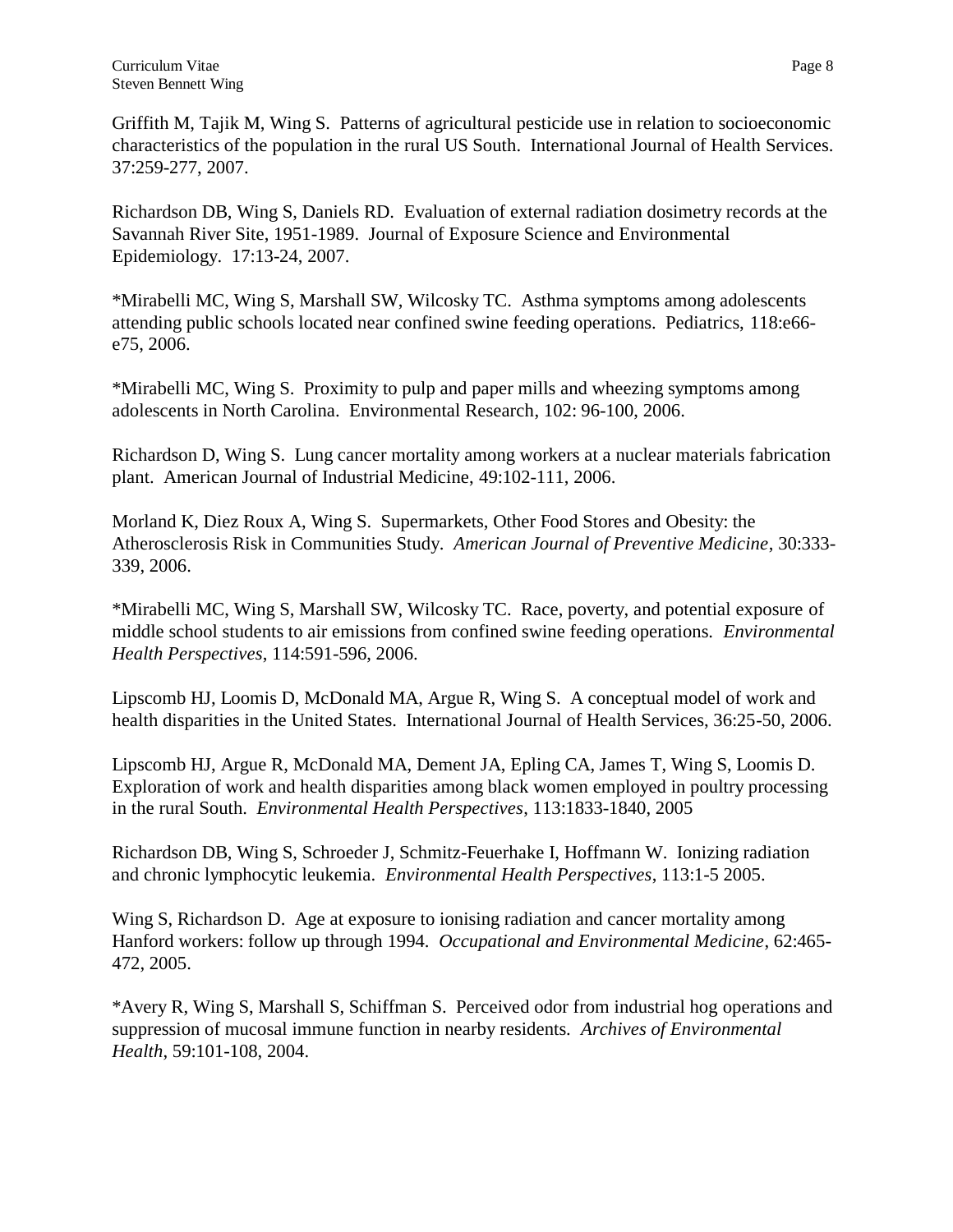Richardson D, Wing S, Steenland K, McKelvey W. Time-related aspects of the healthy worker survivor effect. *Annals of Epidemiology*, 14:633-639, 2004.

Richardson DB, Wing S, Lorey F, Hertz-Piccioto I. Adult hemoglobin levels at birth and risk of sudden infant death syndrome. *Archives of Pediatric and Adoloscent Medicine*, 158:366-371, 2004.

Massing MW, Rosamond WD, Wing SB, Suchindran CM, Kaplan BH, Tyroler HA. Income, income inequality, and cardiovascular disease mortality: Relations among county populations of the United States, 1985 to 1994. *Southern Medical Journal*, 97:475-84, 2004.

Wing S, Richardson D, Wolf S, Mihlan G. Plutonium-related work and cause-specific mortality at the United States Department of Energy Hanford Site. *American Journal of Industrial Medicine*, 24:153-164, 2004.

Wing S. Objectivity and ethics in environmental health science. *Environmental Health Perspectives*, 111:1809-1818, 2003.

\*Morland K, Wing S, Diez Roux A. The contextual effect of the local food environment on residents' diets: the Atherosclerosis Risk in Communities Study. *American Journal of Public Health*, 92:1761-1767, 2002.

\*Wilson S, Howell F, Wing S, Sobsey M. Environmental injustice and the Mississippi hog industry. *Environmental Health Perspectives,* 110 (Supplement 2):195-201, 2002.

Wing, S. Social responsibility and research ethics in community driven studies of industrialized hog production. *Environmental Health Perspectives*, 110:437-444, 2002.

Wing S, Freedman S, Band L. The potential impact of flooding on confined animal feeding operations in eastern North Carolina. *Environmental Health Perspectives*, 110:387-391, 2002.

\*Morland K, Wing S, Diez Roux A, Poole C. Neighborhood characteristics associated with the location of food stores and food service places. *American Journal of Preventive Medicine*, 22:23-29, 2002.

Richardson D, Wing S, Hoffmann W. Cancer risk from low level ionizing radiation: the role of age at exposure. *Occupational Medicine State of the Art Reviews*, 16:191-218, 2001.

Wing S. The influence of age at exposure to radiation on cancer risk in humans (extended abstract). *Radiation Research*, 154:732-733, 2000.

Cole D, Todd L, Wing S. Concentrated swine feeding operations and public health: A review of occupational and community health effects. *Environmental Health Perspectives*, 108:685-699, 2000.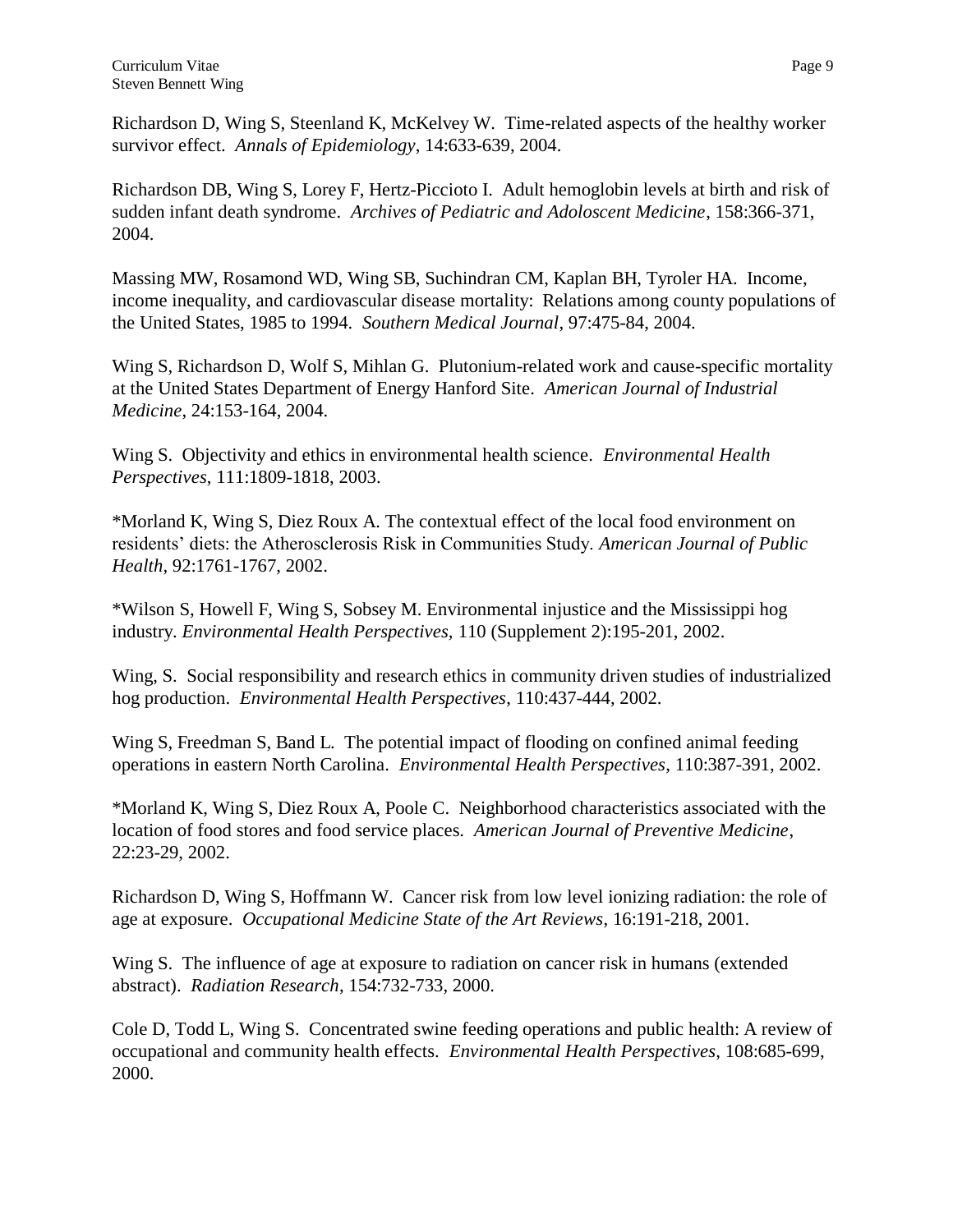Wing S, Richardson D, Wolf S, Mihlan G, Crawford-Brown D, Wood J. A case-control study of multiple myeloma at four nuclear facilities. *Annals of Epidemiology*, 10:144-153, 2000.

\*St. George DM, Wing SB, Lewis DL. Geographic and temporal patterns of toxic industrial chemicals released in North Carolina, 1988-1994. *North Carolina Medical Journal*, 61:396-400, 2000.

Richardson D, Wing S, Watson J, Wolf S. Evaluation of annual external radiation doses at or near minimum detection levels of dosimeters at the Hanford nuclear facility. *Journal of Exposure Analysis and Environmental Epidemiology*, 10:27-35, 2000.

Wing S, Cole D, Grant G. Environmental injustice in North Carolina's hog industry. *Environmental Health Perspectives*, 108:225-231, 2000.

Wing S, Wolf S. Intensive livestock operations, health, and quality of life among eastern North Carolina residents. *Environmental Health Perspectives*, 108:233-238, 2000.

Santana VS, Loomis D, Wing S. Bahia-Carolina program in environmental and occupational health: A North-South partnership for workplace and environmental justice. *International Journal of Occupational and Environmental Health*, 5:218-222, 1999.

\*Richardson DB, Wing S. Greater sensitivity to radiation exposures at older ages among workers at Oak Ridge National Laboratory: Follow-up through 1990. *International Journal of Epidemiology*, 28:428-436, 1999.

\*Richardson D, Wing S. Radiation and mortality among workers at Oak Ridge National Laboratory: Positive associations for doses received at older ages. *Environmental Health Perspectives*, 107:649-656, 1999.

Wing S, Richardson D, Stewart A. The relevance of occupational epidemiology to radiation protection standards. *New Solutions: A Journal of Occupational and Environmental Health Policy*, 9:133-151, 1999.

Richardson D, Wing S, Watson J, Wolf S. Missing annual external radiation dosimetry data among Hanford workers. *Journal of Exposure Analysis and Environmental Epidemiology*, 9:575- 585, 1999.

\*Richardson D, Wing S. Methods for investigating age differences in the effects of prolonged exposures. *American Journal of Industrial Medicine*, 33:123-130, 1998.

Wing S. Whose epidemiology, whose health? *International Journal of Health Services*, 28:241- 252, 1998.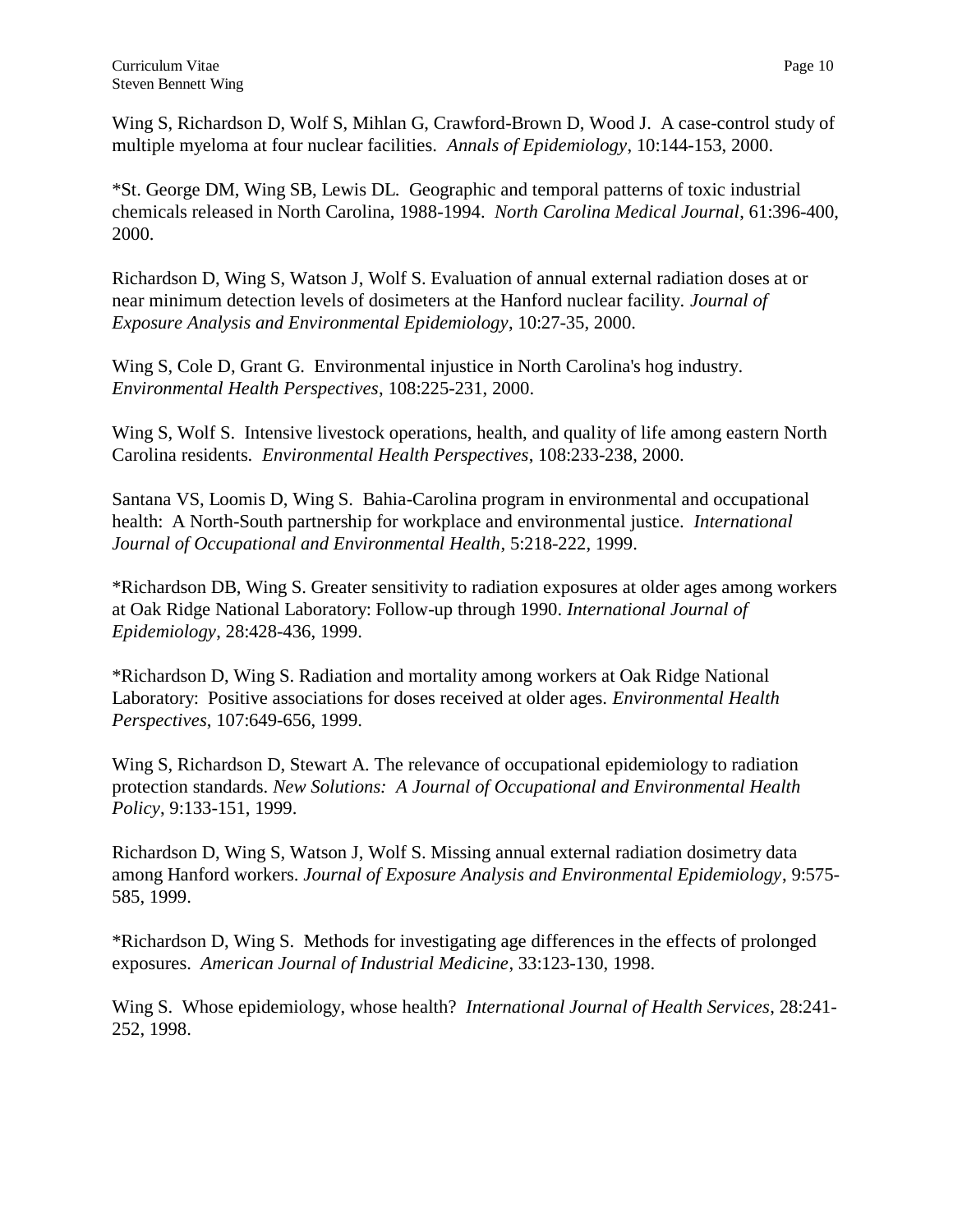Wing S, Richardson D, Armstrong D, Crawford-Brown D. A reevaluation of cancer incidence near the Three Mile Island nuclear plant: The collision of evidence and assumptions. *Environmental Health Perspectives*, 105:52-57, 1997.

Frome EL, Cragle DL, Watkins JP, Wing S, Shy CM, Tankersley WG, West CM. A mortality study of employees of the nuclear industry in Oak Ridge, Tennessee. *Radiation Research*, 148:64-80, 1997.

Wood J, Richardson D, Wing S. A simple program to create exact person-time data in cohort analyses. *International Journal of Epidemiology*, 26:395-399, 1997.

Barnett E, Strogatz D, Armstrong D, Wing S. Urbanization and coronary heart disease mortality among African Americans in the US South. *Journal of Epidemiology and Community Health*, 50:252-257, 1996.

\*Armstrong D, Wing S, Tyroler HA. Race differences in estimates of sudden coronary heart disease mortality, 1980-88: The impact of ill-defined death. *Journal of Clinical Epidemiology*, 49:1247-51, 1996.

Wing S, Grant G, Green M, Stewart C. Community based collaboration for environmental justice: South-east Halifax environmental reawakening. *Environment and Urbanization*, 8:129- 140, 1996.

Casper ML, Wing S, Anda RF, Knowles M, Pollard RA. The shifting stroke belt: Changes in the geographic pattern of stroke mortality in the United States, 1962-1988. *Stroke* 26:755-760, 1995.

\*Armstrong DL, Wing SB, Tyroler HA. United States mortality from ill-defined causes, 1968- 1988: Potential effects on heart disease mortality trends. *International Journal of Epidemiology*, 24:522-527, 1995.

Wing S, West CM, Wood J, Tankersley W. Recording of external radiation exposures at Oak Ridge National Laboratory: Implications for epidemiological studies. *Journal of Exposure Assessment and Environmental Epidemiology*, 4:83-93, 1994.

Wing S. Limits of epidemiology. *Medicine and Global Survival*. 1:74-86, 1994.

\*Millard P, Cegielski JP, Wing S, Silver A. Tuberculosis incidence trends and changes in incidence trends in North and South Carolina, 1980-1992. *Journal of Rural Health* 10:226-236, 1994.

Wing S, Shy CM, Wood JL, Wolf S, Cragle DL, Tankersley W, Frome EL. Job factors, radiation and cancer mortality at Oak Ridge National Laboratory: Follow-up through 1984. *American Journal of Industrial Medicine* 23:265-279, 1993.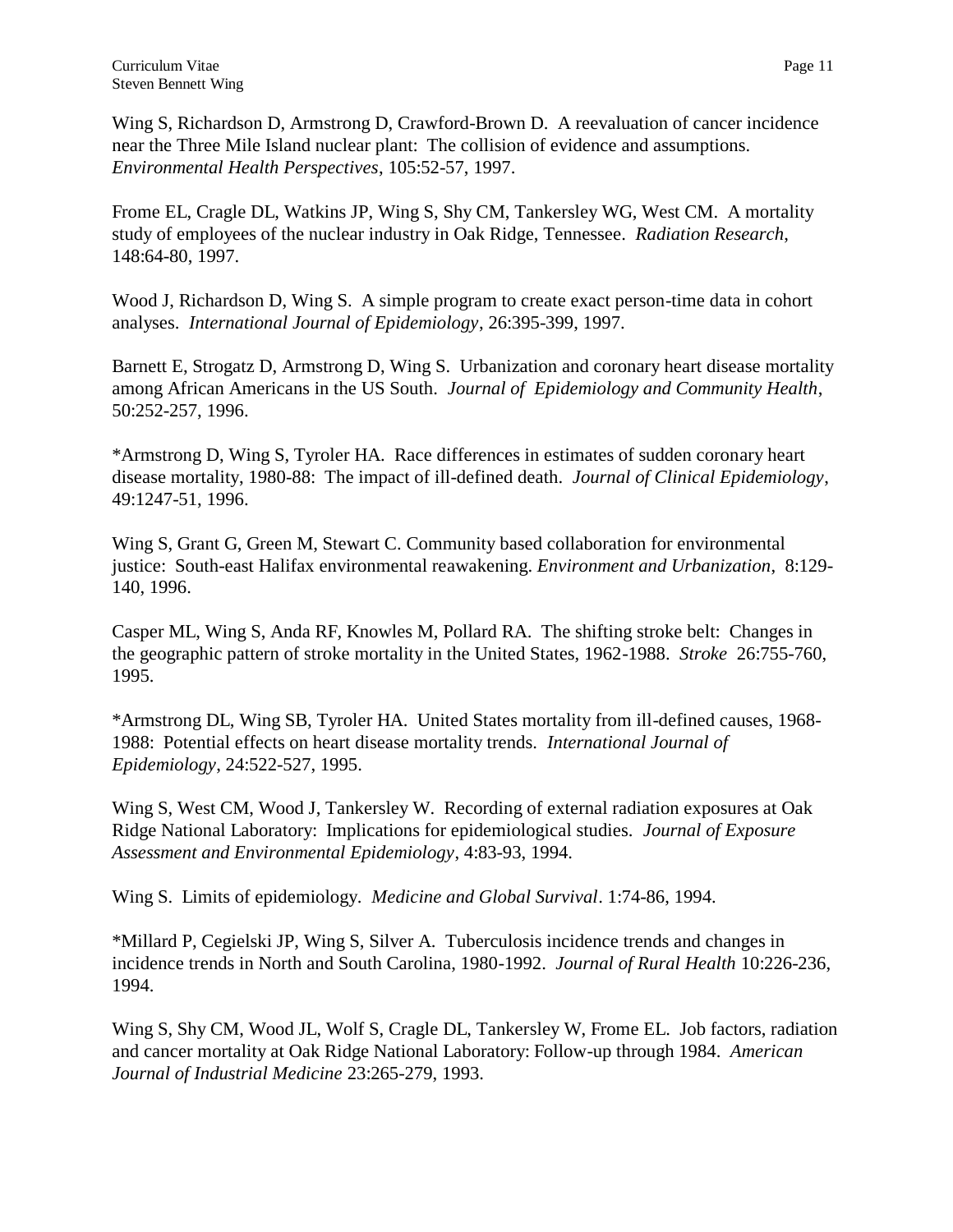Tyroler HA, Wing S, Knowles M. Increasing inequality in CHD mortality in relation to educational achievement profile of places of residence, US. 1962-87. *Annals of Epidemiology* 3:S51-S54, 1993.

Wing S, Barnett E, Casper M, Tyroler HA. Geographic and socioeconomic variation in the onset of decline of coronary heart disease mortality in white women. *American Journal of Public Health* 82:204-209, 1992.

\*Carter L, Walton S, Knowles M, Wing S, Tyroler HA. Social inequality of stroke mortality among US Black populations, 1968-1987. *Ethnicity and Disease* 2:343-350, 1992.

\*Casper M, Wing S, Strogatz D, Davis CE, Tyroler HA. Antihypertensive pharmacotherapy and U.S. declines in stroke mortality, 1962 to 1980. *American Journal of Public Health* 82:1600- 1606, 1992.

Wing S, Shy C, Wood J, Wolf S, Cragle D and Frome E. Mortality among workers at Oak Ridge National Laboratory: Evidence of radiation effects in follow-up through 1984. *Journal of the American Medical Association* 265:1397-1402, 1991.

Manton K, Stallard E and Wing S. Analyses of Black and White differentials in the age trajectory of mortality in two closed cohort studies. *Statistics in Medicine* 10:1043-1059, 1991.

\*Casper M, Wing S and Strogatz D. Changes in the magnitude of Black-White differences in stroke mortality by community occupational structure. *Journal of Epidemiology and Community Health* 45:302-306, 1991.

Amandus HE, Shy C, Wing S, Blair A, Heineman EF. Silicosis and lung cancer in North Carolina dusty trades workers. *American Journal of Industrial Medicine* 20:57-70, 1991.

Sorel JE, Heiss G, Tyroler HA, Davis WB, Wing SB, Ragland DR. Black-White differences in blood pressure among participants in NHANESII: The contribution of blood lead. *Epidemiology* 2:348-52, 1991.

Wing S, Casper M, Davis WB, Hayes C, Riggan W and Tyroler H.A. Trends in the geographic inequality of cardiovascular disease mortality in the United States,1962-1982. *Social Science and Medicine* 30:261-266, 1990.

Loomis D, Wing S. Is molecular epidemiology a germ theory for the late twentieth century? *International Journal of Epidemiology* 19(1):1-3, 1990.

Wing S, Casper M, Riggan W, Hayes C and Tyroler HA. Socioenvironmental characteristics associated with the onset of decline of ischemic heart disease mortality in the United States. *American Journal of Public Health*, 78:923-26, 1988.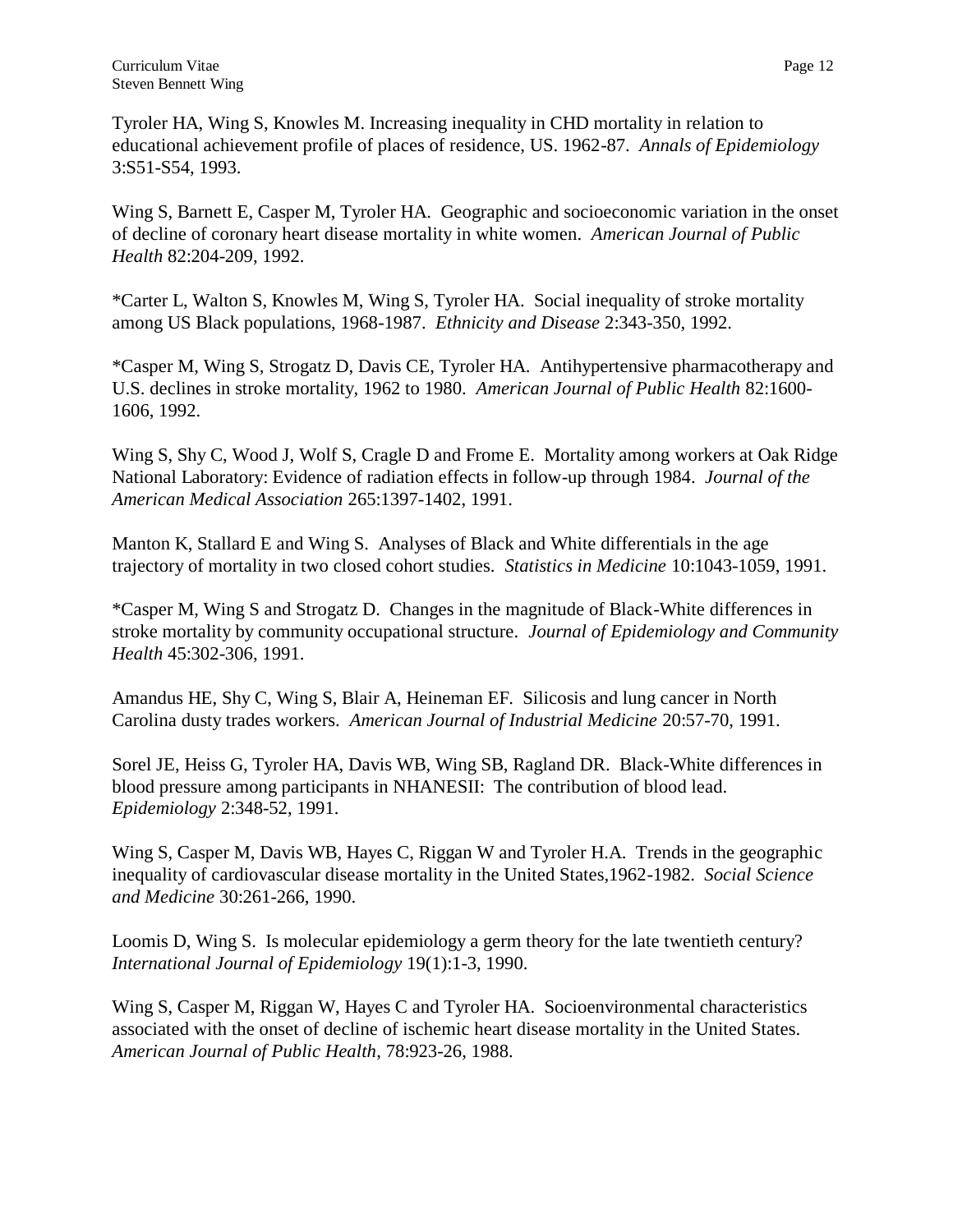Wing S. Social inequalities in the decline of coronary mortality (editorial). *American Journal of Public Health* 78:1415-16, 1988.

Wing S, Casper M, Davis WB, Pellom A, Riggan W and Tyroler HA. Stroke mortality maps: United States whites aged 35-74, 1962-1982. *Stroke* 19:1507-1513, 1988.

Wilcosky T and Wing S. The healthy worker effect: Selection of workers and work forces. *Scandinavian Journal of Work, Environment and Health* 13:70-72, 1987.

James SA, Strogatz DS, Wing SB and Ramsey DL. Socioeconomic status, John Henryism, and hypertension in blacks and whites. *American Journal of Epidemiology*, 126:664-73, 1987.

Wing S, Dargent P, Casper M, Tyroler HA, Riggan W and Hayes CG. The changing association of community occupational structure and ischemic heart disease mortality in the United States. *The Lancet*, ii:1067-70, 1987.

Logue EE and Wing S. Life-table methods for detecting age-risk factor interactions in long-term follow-up studies. *Journal of Chronic Diseases*, 39:709-717, 1986.

Wing S, Hayes C, Heiss G, John E, Knowles M, Riggan W and Tyroler HA. Geographic variation in the onset of decline of ischemic heart disease mortality in the U.S. *American Journal of Public Health*, 76:1404-1408, 1986.

Wing S, Manton KG, Stallard E, Hames CG and Tyroler HA. The black/white mortality crossover: Investigation in a community-based study. *Journal of Gerontology* 40:78-84, 1985.

Wing S, Tyroler HA and Manton KG. The participant effect: Mortality in a community-based study compared to vital statistics. *Journal of Chronic Diseases* 38:135-144, 1985.

Tyroler HA, Knowles M, Wing S, Logue EE, Davis CE, Heiss G, Heyden S and Hames CG. Ischemic heart disease risk factors and twenty-year mortality in middle-age Evans County black males. *American Heart Journal* 108:738-746 (supplement), 1984.

Wing S. The role of medicine in the decline of hypertension-related mortality. *International Journal of Health Services* 14:649-666, 1984.

Wing S and Manton KG. The contribution of hypertension to mortality in the US: 1968, 1977. *American Journal of Public Health* 73:140-144, 1983.

Wing S, Aubert R, Hansen J, Hames CG, Slome C and Tyroler HA. Isolated systolic hypertension in Evans Co. I. Prevalence and screening considerations. *Journal of Chronic Diseases* 35:735-742, 1982.

Wing S and Manton KG. A multiple cause of death analysis of hypertension-related mortality in North Carolina, 1968-1977. *American Journal of Public Health* 71:823-830, 1981.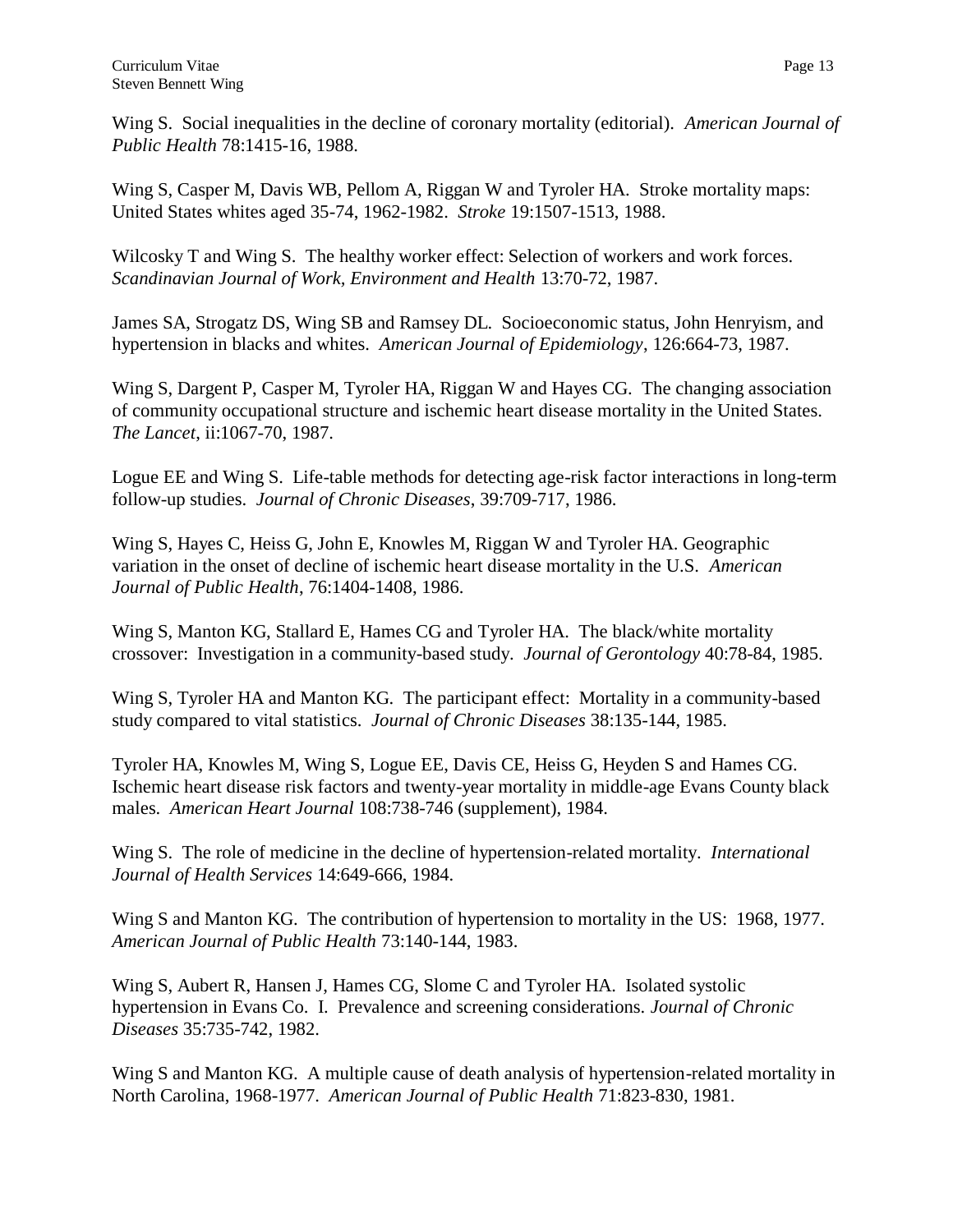Manton KG, Poss SS and Wing S. The black/white mortality crossover: Investigation from the perspective of the components of aging. *The Gerontologist*, 19:291-300, 1979.

## **Unrefereed Works**

Letters, invited commentaries and book review in peer-reviewed journals

Richardson DB, Wing S, Cole SR. 2013. Richardson et al. Respond to "missing doses in the life span study". American Journal of Epidemiology 177:574-575.

Campbell RL, Caldwell D, Hopkins B, Heaney CD, Wing S, Wilson SM, O'Shea S, Yeatts K. Integrating research and community organizing to address water and sanitation concerns in a community bordering a landfill. J Environ Health. 2013 Jun;75(10):48-50. PMID: 23858665

Richardson DB, Wing S. [Re: solid cancer incidence in atomic bomb survivors exposed in utero](http://www.ncbi.nlm.nih.gov.libproxy.lib.unc.edu/pubmed/18840820?ordinalpos=6&itool=EntrezSystem2.PEntrez.Pubmed.Pubmed_ResultsPanel.Pubmed_DefaultReportPanel.Pubmed_RVDocSum)  [or as young children.](http://www.ncbi.nlm.nih.gov.libproxy.lib.unc.edu/pubmed/18840820?ordinalpos=6&itool=EntrezSystem2.PEntrez.Pubmed.Pubmed_ResultsPanel.Pubmed_DefaultReportPanel.Pubmed_RVDocSum) J Natl Cancer Inst. 100:1482-3, 2008.

Richardson D, Wing S. Are A-bomb survivor studies an appropriate basis for nuclear worker compensation? *Environmental Health Perspectives*, 111:A748, 2003.

Richardson D, Wing S. Studies of radiation-cancer associations among workers at Oak Ridge National Laboratory. *Technology*, 9:141-143, 2003.

Wing S, Richardson D. Use of A-bomb survivor studies as a basis for nuclear worker compensation. *Environmental Health Perspectives*, 110:A739, 2002.

Wing, S. (Review) Challenging Inequalities in Health: From Ethics to Action. *New England Journal of Medicine*, 345:1857-1858, 2001.

Wing S, Richardson D. Collision of evidence and assumptions: TMI Deja View. *Environmental Health Perspectives*, 109: 496, 2001.

Wing S, Richardson D, Armstrong D. Reply to comments on "A Reevaluation of Cancer Incidence Near the Three Mile Island." *Environmental Health Perspectives*, 105:266-268, 1997.

Wing S, Richardson D, Armstrong D. Response: Science, public health and objectivity: Research into the accident at Three Mile Island. *Environmental Health Perspectives*, 105:567- 570, 1997.

Wing S, Richardson D, Armstrong D. Low-level radiation harmed humans near Three Mile Island: Response. *Environmental Health Perspectives*, 105:787, 1997.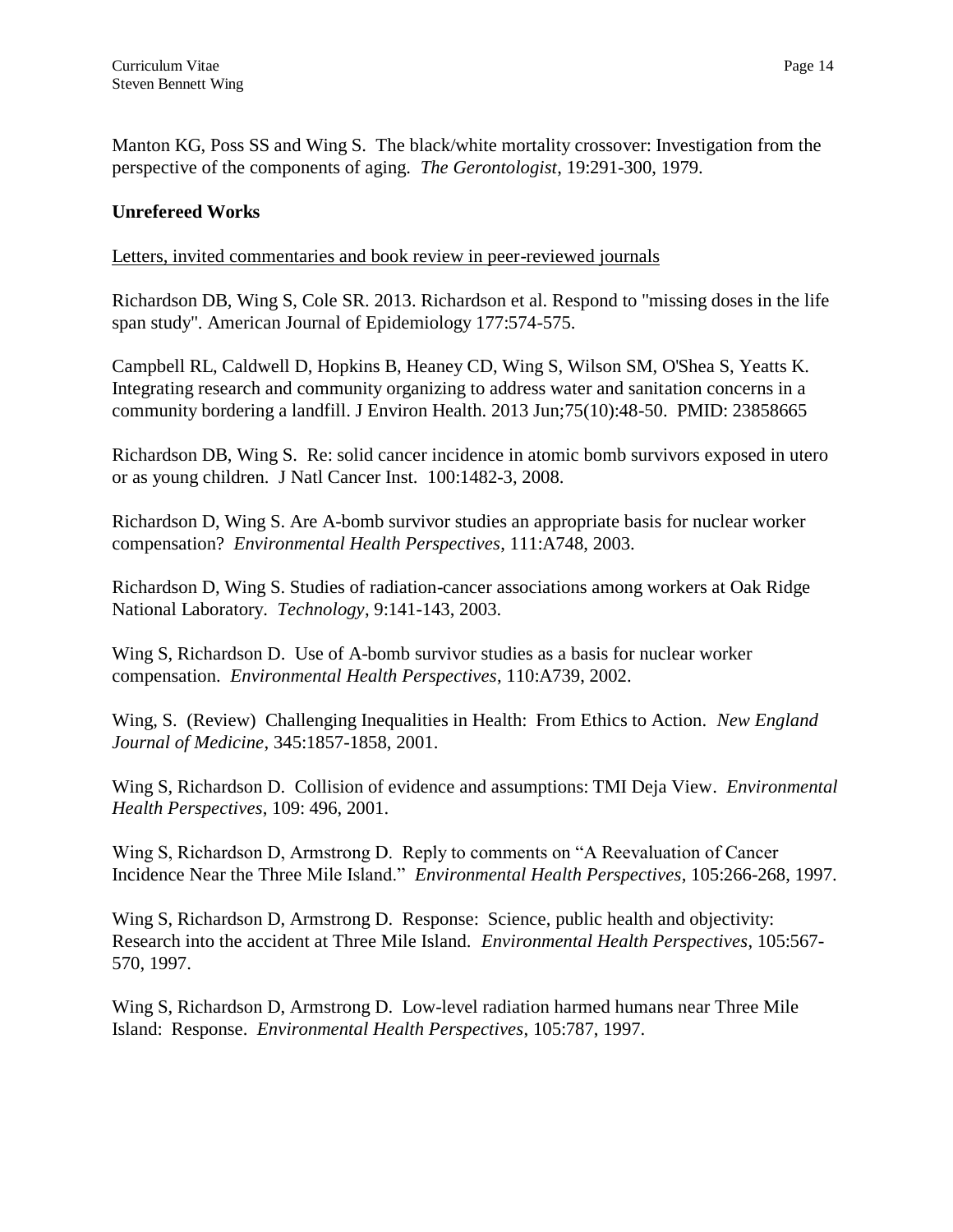Wing S, Shy CM, Wood JL, Cragle D. Radiation dosage estimation and health risk (letter in reply to Maienschein and Peele). *Journal of the American Medical Association* 267:929-930, 1992.

Wing S, Shy CM, Wood JL, Wolf S, Cragle D, Frome EL. Mortality of workers at the Oak Ridge National Laboratory, (letter in reply to letter by Gilbert and editorial by Prichard). *Health Physics* 62:261-264, 1992.

Wing S, Shy C. Public health effects of occupational and environmental radiation exposure (letter in reply to letters by Brown; Greenspan; and Marshall and Baker; and editorial by Hendee). *Journal of the American Medical Association* 266:653-4, 1991.

Monographs, non-refereed journal articles, and other published works

Wing S. When research turns to sludge. Academe 96(6):22-24, 2010.

Wing S. Raising animals and rising threats. Raleigh News & Observer, Raleigh, NC, June 24, 2009.

Wing S. Justica ambiental, ciencia y salud pública. *Salud y Medio Ambiente*, 37:35-45, 2009. (translation of 2005 article from *Essays on the Future of Environmental Health Research*)

Aitken M, Crump C, Heaney C, Lowman A, McDonald P, Wing S. Epidemiologic Surveillance and Investigation of Symptoms of Illness Reported By Neighbors of Biosolids Land Application Sites. Report to Water Environment Research Foundation, 2008.

Wing S, Warren C. Big money and public health. News & Observer, Raleigh, NC, March 7, 2008.

Wing S, Schinasi L. Public health preparedness: Social control or social justice? South Atlantic Quarterly, 106:789-804, 2007.

Grant G, Wing S. The North Carolina Hog Roundtable. Race, Poverty & the Environment, Winter, 2004, [http://www.urbanhabitat.org/node/164.](http://www.urbanhabitat.org/node/164)

Wing, S. Community-driven epidemiology and environmental justice: A course at The University of North Carolina. The Networker: Newsletter of the Science and Environmental Health Network 5(5), October, 2000, [www.sehn.org.](http://www.sehn.org/)

Richardson D, Wing S, Stewart A. Epidemiologic Studies of the Effects of Exposure to Ionizing Radiation. Ministry of Finance and Energy, Schleswig-Holstein, Germany, 1997.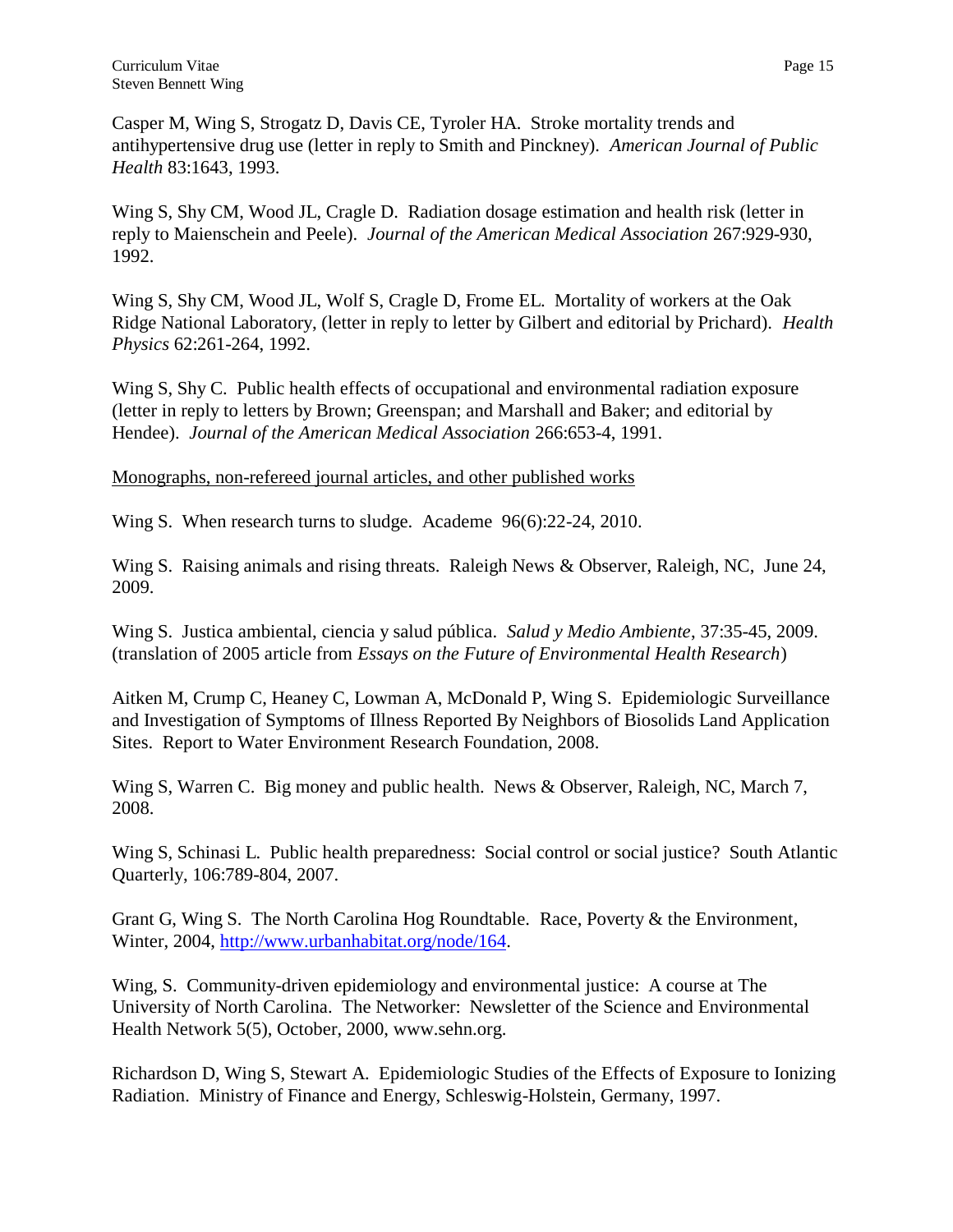Wing S, Richardson D. Material Living Conditions and Health in the United States, Canada and Western Europe. Research in Public Health Technical Papers, Series 19, Pan American Health Organization, Washington, DC, 2000.

Wing S, Richardson D. Occupational Health Studies at Los Alamos National Laboratory. In, New Mexico's Right to Know: The Impacts of LANL Operations on Public Health and the Environment, Concerned Citizens for Nuclear Safety, 2002, [http://www.nuclearactive.org.](http://www.nuclearactive.org/)

Wing S. Evaluation of the US Agency for Toxic Substances and Disease Registry's Public Health Assessment of Laurence Livermore National Laboratory. Prepared for Tri-Valley CAREs, Western States Legal Foundation and the San Francisco Bay Area Physicians for Social Responsibility under their "Health Consultation on the Impact of Two Major Tritium Accidents at Livermore Lab: An Independent Scientific Analysis," 2002.

Invited scientific lectures, seminars and testimony

Health inequalities, industrial agriculture, and the Civil Rights Act of 1964. Joe G. Lopez Lectureship on Racial Disparities in Health, Boston University School of Public Health, October 29, 2014.

Reification of chance in epidemiology and society. Department of Public Health Sciences Medical University of South Carolina, March 21, 2014.

Epidemiologic studies of radiation releases from nuclear facilities. New York Academy of Medicine, March 11, 2013.

Poverty, health, and industrial hog production. Committee to Advance Science Writing, New Horizons in Science, Raleigh, NC October 28, 2012.

Social and ecological dimensions of the food supply: health inequalities. Exploring the True Costs of Food, Institute of Medicine, April 23-24, 2012

Environmental health and the corporate-government alliance. Homer N. Calver Award Lecture, Environment Section, American Public Health Association annual meeting, Washington, DC, October 31, 2011.

Cancer risks near nuclear facilities: The importance of research design and explicit study hypotheses. National Academy of Sciences Committee on Analysis of Cancer Risks Near Nuclear Facilities, Atlanta, GA, May 23, 2011.

Public health research and the environmental justice movement. Doris Slesinger Lecture, Department of Community and Environmental Sociology and Department of Family Medicine. University of Wisconsin, Madison, March 30, 2011.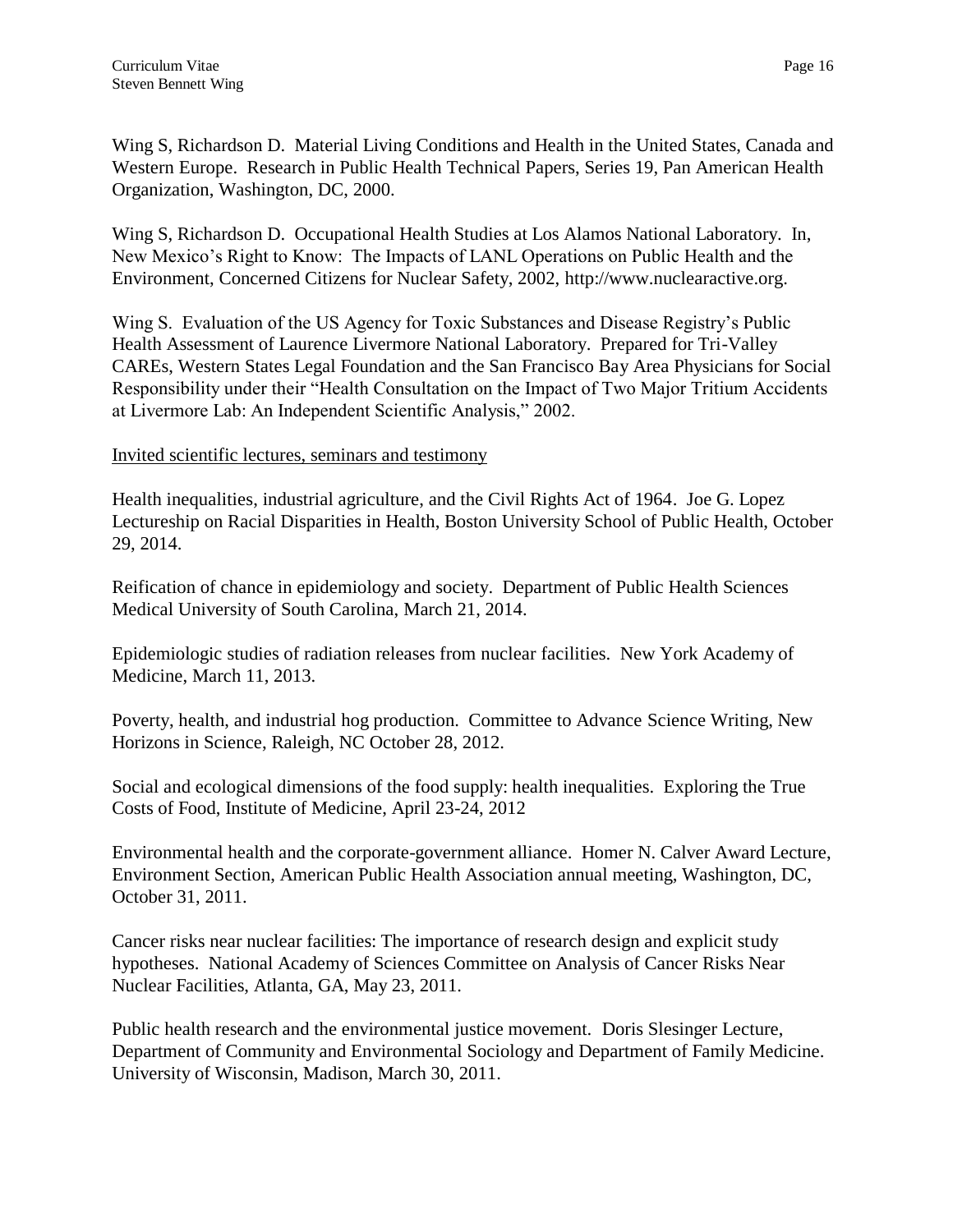Radiation health effects: The case of plutonium. Rocky Mountain Peace and Justice Center and Department of Environmental Studies, Naropa University, Boulder, CO, March 31, 2011.

Air pollution from swine CAFOs and health of neighboring communities. Departmental Seminar, Department of Environmental Health, Johns Hopkins University. December 8, 2010.

The scope of epidemiology. Expert workshop on cancer in Basrah, Iraq. Istanbul, November 17, 2010.

Swine CAFOs, air pollution, and community health. Evaluating the Health Effects to Local Communities of Confined Animal Feeding Operations (CAFOs) Workshop. NC State University, November 11, 2010.

Developing testable hypotheses for cancer risks near nuclear power facilities. Nuclear and Radiation Studies Board, National Academy of Sciences, Washington, DC, April 26, 2010.

What kind of action comes from research? (with Gary Grant). Partnerships for Environmental Public Health Program Meeting, Research Triangle Park, NC, April 26, 2010.

Research and Data Needs for Assessing and Addressing Disproportionate Environmental Health Impacts Among Minority and Disadvantaged Populations. (Panelist) US Environmental Protection Agency, Strengthening Environmental Justice and Decision Making: A Symposium on the Science of Disproportionate Environmental Health Impacts. Washington DC, March 17 - 19, 2010

Environment, disasters, and health disparities. Minority Health Conference, University of North Carolina, Chapel Hill, February 27, 2009.

Cancer around nuclear power plants: Collision of evidence and assumptions, déjà vu. Meeting of the Society for Radiation Protection, Virchow Clinic Campus, Medical University of Berlin, September 28, 2008.

Assumptions, evidence, and causal reasoning in radiation epidemiology. Annual meeting of the German Society for Epidemiology, Bielefeld, Germany, September 27, 2008.

Improving environmental health science through community-driven research. University of Texas Medical Branch Sealy Center for Environmental Health and Medicine, Galveston, TX, March 31, 2008 (with Gary Grant).

Integrating Epidemiology with Community Action for Environmental Justice. Department of Environmental Health Sciences, UNC Chapel Hill, March 19, 2008.

Whose science, whose environmental health? Fronteers in Environmental Science Series, National Institute of Environmental Health Sciences, Research Triangle Park, NC, September 14, 2007.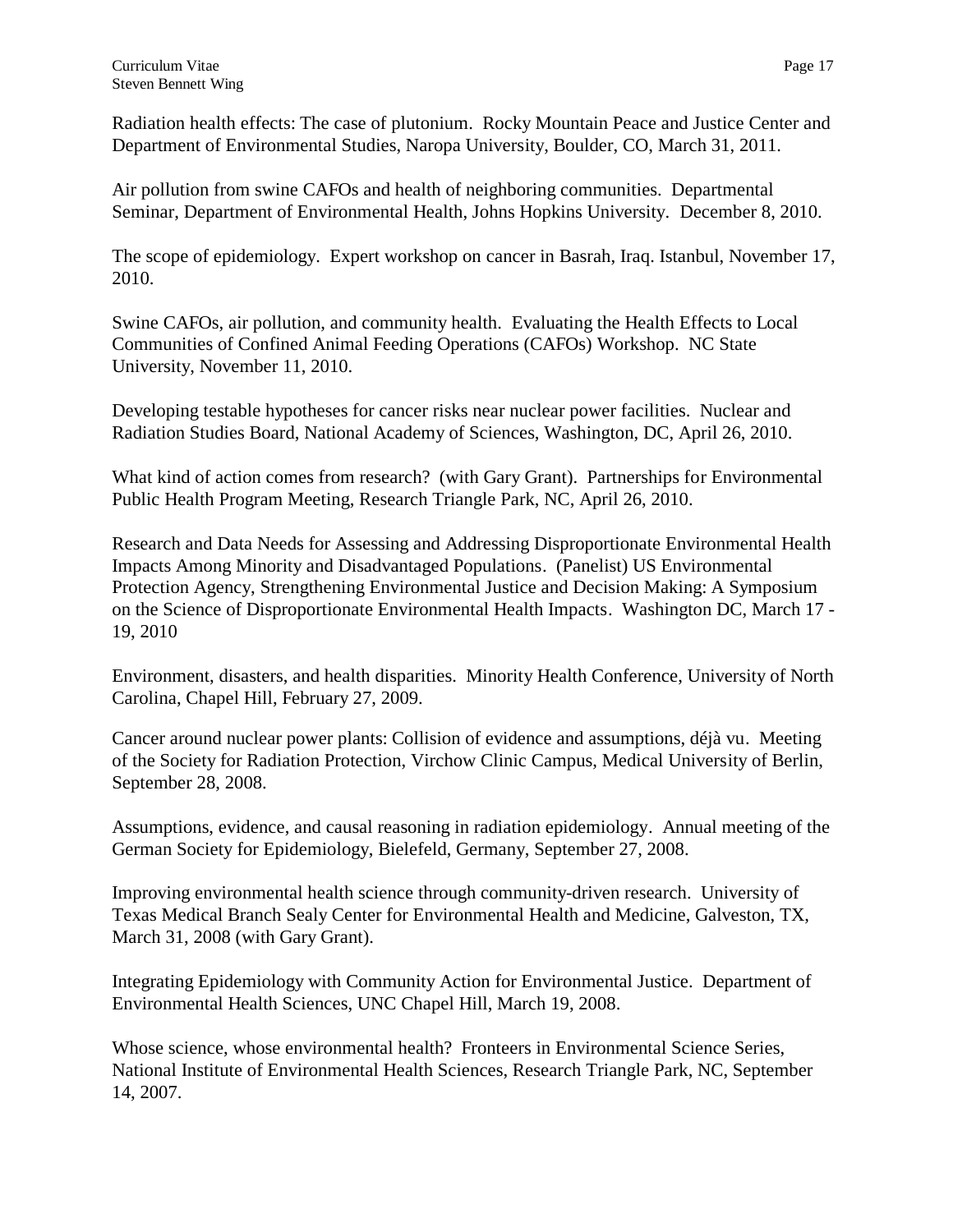Changing views of the biological effects of low-level ionizing radiation. Royal Society of Medicine, London, International Physicians for Prevention of Nuclear War, October 3, 2007.

Research partnerships for public health and environmental justice. Jensen Lecture, Duke University Department of Sociology, April 7, 2006

Public health preparedness, disease control, and social justice. Rock Ethics Institute, Health as a Human Right Lecture, Pennsylvania State University, October 17, 2005.

Health disparities. American Medical Association – Medical Student Section Region 4 Annual Meeting, Duke University Medical Center, March 5, 2005.

Genes, justice, and racial inequalities in health. 5<sup>th</sup> Annual Minority Health Leadership Summit, School of Public Health, University of Pittsburgh, January 13, 2005.

Quantitative methods in the epidemiology of environmental injustice: Examples from eastern North Carolina. Math Departmental Seminar, East Carolina University, December 1, 2004.

Improving environmental health science through partnerships in communities affected by environmental injustice. The Science of Environmental Justice Working Conference, US Environmental Protection Agency, Boston University, May 25, 2004.

North Carolina swine production, health and environmental justice (with Gary R. Grant). The Science of Environmental Justice Working Conference, US Environmental Protection Agency, Boston University, May 26, 2004.

Environmental injustice in eastern North Carolina: Corporate hogs and guerrilla epidemiology. Department of Epidemiology and Biostatistics seminar, College of Public Health, University of South Florida, December 3, 2003.

Inequality and inequity: the broader causes of health disparities. Panel presentation, Mending the Health Care Divide: Eliminating Disparities in Access for Minority and Low Income Communities. University of North Carolina School of Law, UNC Center for Civil Rights and UNC School of Public Health, Chapel Hill, NC, November 1, 2003.

The "chilling effect" on environmental health research: Industry tactics and institutional disincentives. Conflicted Science: Corporate Influence on Scientific Research and Science-Based Policy, conference sponsored by the Center for Science in the Public Interest's Integrity in Science Project. July 11, 2003 Washington, DC.

Science, objectivity and ethics in environmental health. Dialogues for Improving Research Ethics in Envrionmental and Public Health (Conference), Brown University, Providence, RI, May 31, 2003.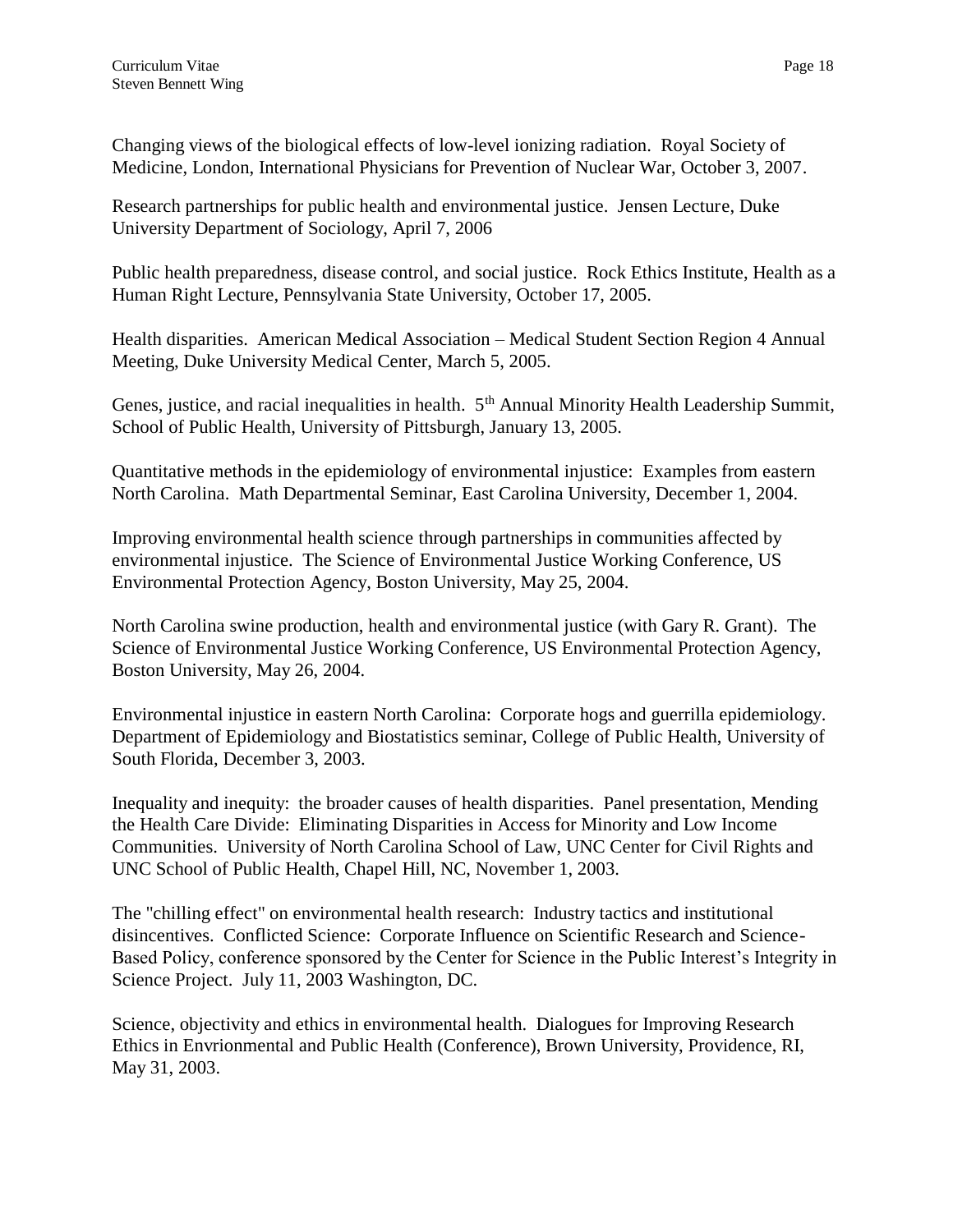Methodology and ethics in epidemiology of environmental justice: Industrial hogs and guerrilla epidemiology. Departmental Seminar, Department of Epidemiology, School of Public Health, State University of New York, Albany, NC, April 11, 2003.

Health disparities, research ethics and environmental epidemiology. Epidemiology Branch, National Institute of Environmental Health Sciences, May 13, 2002.

Health impacts, Risks and Response: Nuclear Terrorism in the Triangle, A Public Forum to Address Emergency Planning and Risk Minimization, sponsored by Orange and Chatham County Boards of Commissioners, William Friday Center, Chapel Hill, NC, May 2, 2002.

Bioterrorism preparedness and health disparities, The New War Economy, a teach-in sponsored by the UNC-CH Progressive Faculty Network, Chapel Hill, NC, April 19, 2002.

The role of epidemiology in evaluating releases from nuclear facilities: Insights from the work of Alice Stewart. The Alice Stewart Lecture, 16th Low Level Radiation and Health Conference, Dublin Institute of Technology, Ireland, June 21, 2002.

Health effects of low level radiation, Physicians for Social Responsibility, Los Angeles, March 11, 2002.

Community based environmental health research, Morehouse College and Southeast Community Research Center, Atlanta, GA, November 10, 2001.

Pork production, public health and environmental justice. Department of Environmental Health, University of Cincinnati, Departmental Seminar, May 23, 2001.

Subcommittee on Energy and Environment of the Committee on Science, United States House of Representatives, "Reexamining the Scientific Basis for the Linear No-Threshold Model of Low-dose Radiation," July 18, 2000. Published testimony: Serial No. 106-98, pages 101-115 and 123-138. Government Printing Office, Washington, DC: 2001.

Human Health, Sustainable Hog Farming Summit, New Bern, NC, January 11, 2001.

Integrating research, teaching and practice in environmental justice. Departmental Seminar, Department of Sociology and Anthropology, NC State University, December 1, 2000.

Community public health needs and industrial animal production research. American Public Health Association Annual Meeting, Boston, MA, November 14, 2000.

Social inequalities in occupational and environmental health. Brazilian Congress of Epidemiology Annual Meeting, Salvador, Bahia, Brazil, September 1, 2000.

The influence of age at exposure to radiation on cancer risk in humans. American Statistical Association Conference on Radiation and Health, Park City, UT, June 27, 2000.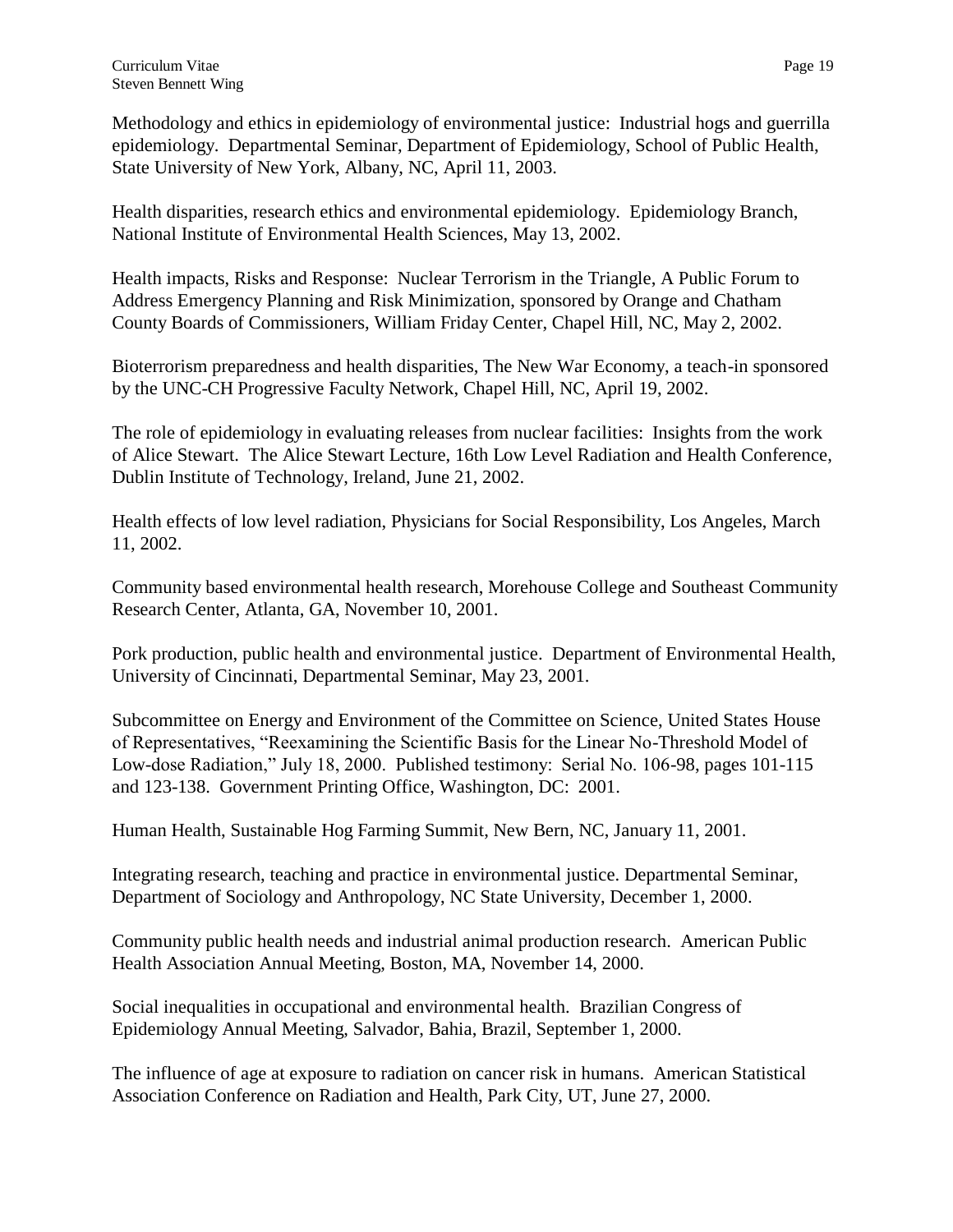National Academy of Sciences, Committee on the Biological Effects of Ionizing Radiation (BEIR VII). "The Relevance of Occupational Epidemiology to Radiation Protection Standards," Washington DC, June 13, 2000.

Radiation and Rocky Flats: Risks to workers and the public, Rocky Mountain Peace and Justice Center, Boulder, CO, June 24, 2000.

Public health and intensive hog production in North Carolina. Research Triangle Institute, June 9, 2000.

Low level radiation and health. Brookhaven National Laboratory, June 5, 2000.

Research to action: Getting our work used! Community-Based Research for Environmental Justice: Workshops from the Field 2000 Training and Conference, Rutgers University, Newark, NJ, May 21, 2000.

Health effects of nuclear weapons production, Our Nuclear Future, Conference held prior to the United Nations Disarmament Conference, United Nations Plaza Hotel, New York, NY, April 24, 2000.

US Environmental Protection Agency National Environmental Justice Advisory Committee, Enforcement Subcommittee, "Confined animal feeding operations," Atlanta, GA, May 25, 2000.

The challenge of environmental justice: Science, public health and advocacy, Minority Health Conference, School of Public Health, Chapel Hill, NC, February 18, 2000.

Environmental health effects of intensive livestock operations. Division of Occupational and Environmental Medicine departmental seminar, School of Medicine, Duke University, February 8, 2000.

United States Department of Agriculture Air Quality Task Force. "Health and intensive livestock operations," Research Triangle Park, NC, November 1, 1999.

Environmental injustice in North Carolina's hog industry. Regional Research Institute Colloquium, West Virginia University, Morganton, WV, October 8, 1999.

Community based research and environmental justice, African American Environmental Justice Action Network Conference, Arlington, VA, September 18, 1999.

Agriculture Committee, House of Representatives, North Carolina General Assembly, "Environmental Injustice in North Carolina's Hog Industry, " Raleigh, NC, April 27, 1999.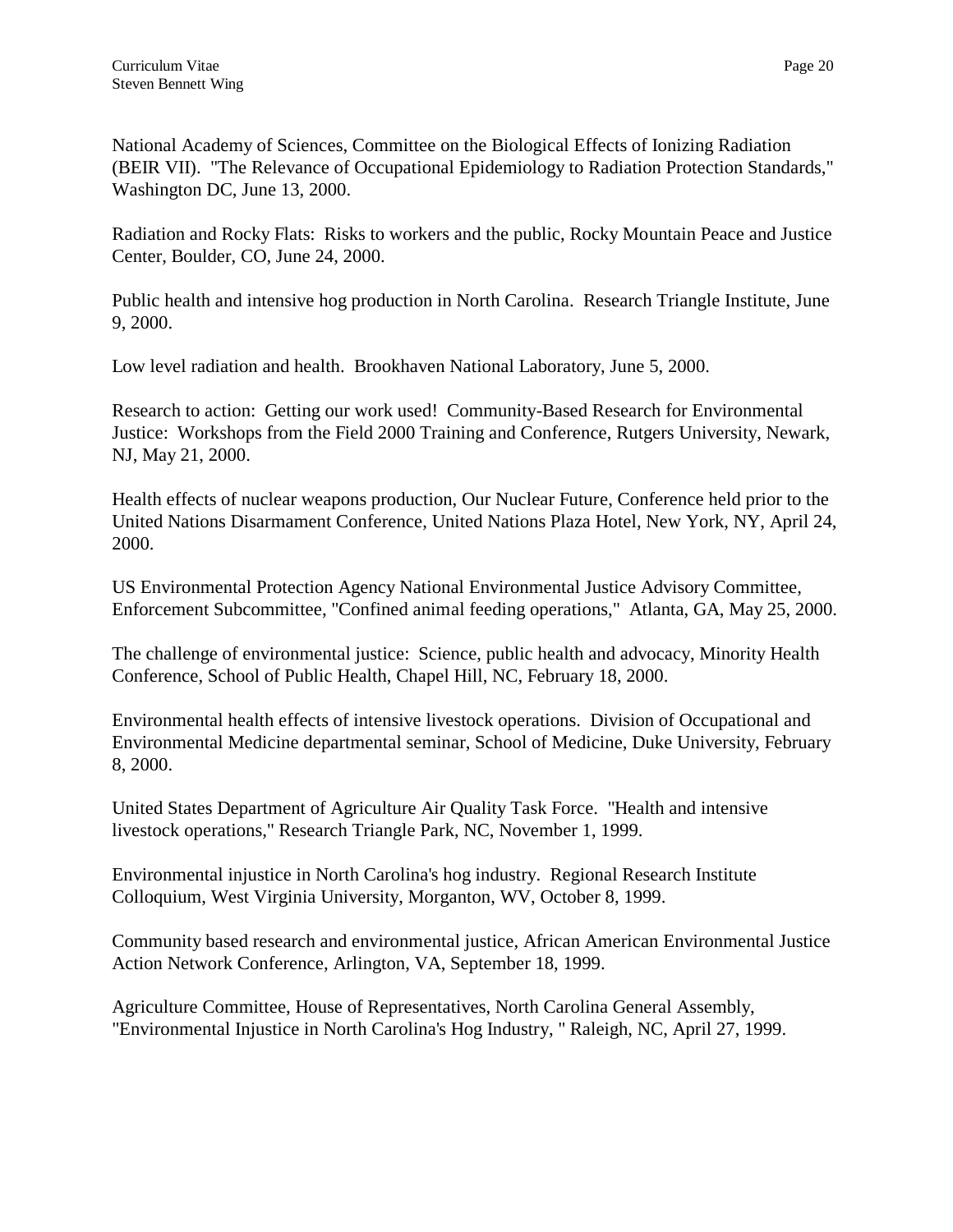Intensive livestock operations, health, and quality of life among eastern North Carolina residents. Conference on Public Health Impacts of Intensive Livestock Operations, NC Department of Health and Human Services, Raleigh, NC, July 15, 1999.

Radiation and health, Hanford Downwinders Conference, Pendleton, WA, April, 1999.

Cancer and Three Mile Island, Three Mile Island Alert, Harrisburg, PA, March 26-27, 1999.

Environmental injustice in the North Carolina hog industry. Society of Toxicology Annual Meeting, New Orleans, LA, March 17, 1999.

Radiation and health, Livermore City Council, Lawrence Livermore National Laboratory, October 22-24, 1998.

Radiation and mortality among US Department of Energy workers: Relevance to radiation protection standards. NY Academy of Medicine, New York, September 26, 1998.

Health effects of Department of Energy Facilities. Physicians for Social Responsibility Annual Meeting, Arlington, VA, May 1, 1998.

Committee on Veterans Affairs, United States Senate, 105<sup>th</sup> Congress Second Session, "Ionizing Radiation, Veterans Health Care, and Related Issues," Washington, DC, April 21, 1998; published testimony: Serial HRG. 105-983, pages 14-16 and 111-113, U.S. Government Printing Office, Washington, DC.

Environmental justice in North Carolina, East Carolina University Brody School of Medicine, Greenville, NC, April 17, 1998.

Radiation epidemiology, Hanford Health Effects Subcommittee (CDC-ATSDR), Seattle, WA, 1997.

How communities affect epidemiology: A re-analysis of cancer incidence near Three Mile Island. Community Partnership Research Conference, Clark University, September 21, 1996.

How pure is the quantitative basis of epidemiology? An examination of four numerical concepts. London School of Hygiene and Tropical Medicine, July 1996.

Whose epidemiology, whose health? Department of Public Health, University of Liverpool, July 1996.

Department of Health and Human Services Advisory Committee on Energy-Related Epidemiologic Research, "Data collection and record access in epidemiological studies of workers at DOE facilities," Santa Fe, NM, April 18, 1996.

Occupational inequalities in mortality. Division of Occupational and Environmental Medicine, School of Medicine, Duke University, February 2, 1996.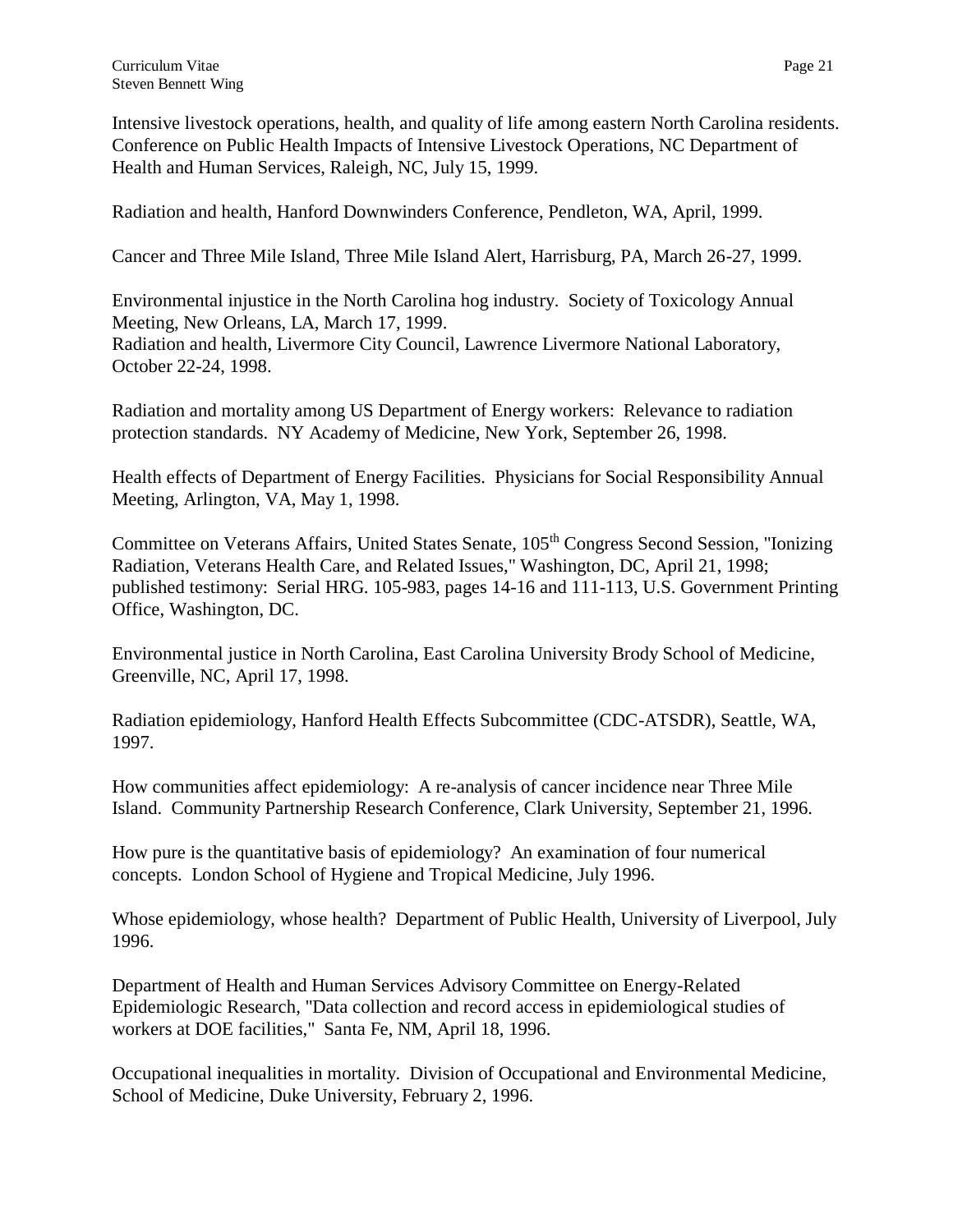Environmental epidemiology, Conference on Cancer and the Environment: Women's Action for Prevention, Shaw University, Raleigh, NC July 7, 1995.

An epidemiological triangle: Questions, answers and methods. Joint meeting of the Brazilian, Ibero-American and Latin American Congresses of Epidemiology, Salvador, Bahia, Brazil, April 24-28, 1995.

Radiation risks and mammography, Health and Today's Environment: A Symposium on Action for Cancer Prevention and Natural Health, Albuquerque, NM, October, 1994 Low-level radiation panel, Radiation Health Effects and Hanford: A Conference for Concerned Citizens and Health Care Providers, Spokane, WA, September, 1994

Health risks from ionizing radiation, Massachusetts Low-Level Radioactive Waste Management Board, Worcester, MA, November 3, 1993

Concepts in modern epidemiology: Population, risk, dose response and confounding. Workshop on Critical Theory in Epidemiology, Department of Preventive Medicine, Federal University of Bahia, Salvador, Brazil, June 14-18, 1993.

Recording of external radiation exposures at Oak Ridge National Laboratory: Implications for epidemiological studies. Workshop on the Epidemiologic Use of Nondetectable Values in Radiation Exposure Measurements. National Institute of Occupational Safety and Health, Cincinnati, OH, September 9 and 10, 1993.

Towards a post-Columbian science of disease causation. Indigenous Peoples Forum/Medical and Scientific Methods for Diagnosing Human and Environmental Effects from Nuclear Testing, Las Vegas, Nevada, October 2-4, 1992.

Subcommittee on Compensation, Pension and Insurance of the Committee on Veteran's Affairs, House of Representatives, 102<sup>nd</sup> Congress Second Session, "H.R. 3236 and H.R. 4458, Bills Affecting Veterans Exposed to Ionizing Radiation in Military Service," May 27, 1992. Published testimony: Serial No 102-42, pages 10-16 and 51-52, US Government Printing Office, Washington: 1992.

Recent findings on low-dose radiation and mortality at the Oak Ridge National Laboratory, U.S.A. Institute for Radiation Hygiene, Munich, Germany, March 5, 1992.

Recent findings on low-dose radiation and mortality at the Oak Ridge National Laboratory, U.S.A. German Cancer Institute, Heidelberg, Germany, March 4, 1992.

Recent findings on low-dose radiation and mortality at the Oak Ridge National Laboratory, U.S.A. Institute for Radiation Biology, University of Munster, Munster, Germany, March 3, 1992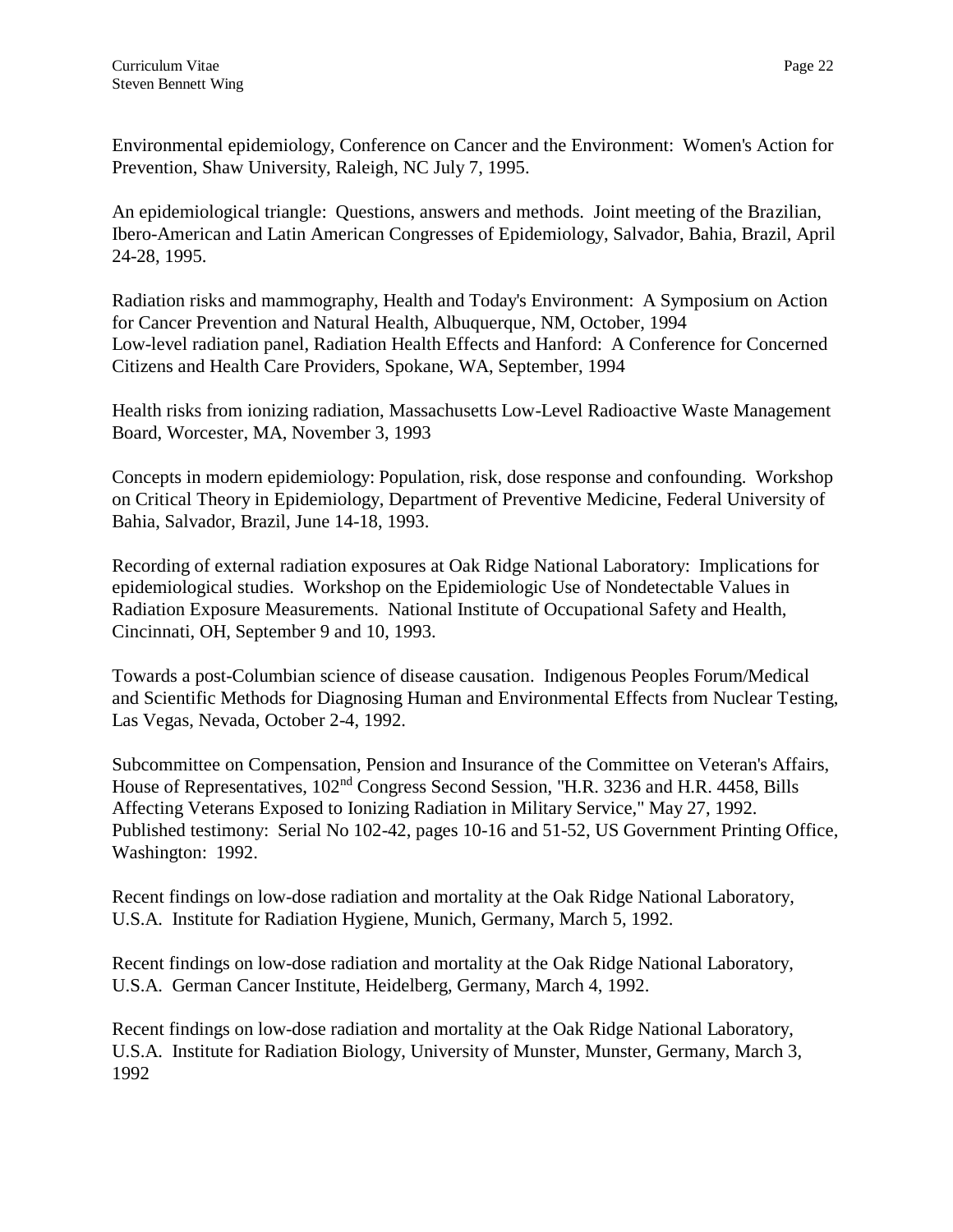Study of worker exposure at Oak Ridge National Laboratory. Low Level Radioactive Waste Forum Quarterly Meeting, New Orleans, LA, April 19, 1991.

Health effects of low level radiation, Chatham County, NC Low-Level Radioactive Waste Site Designation Review Committee, April, 1991

Health effects of low level radiation, Richmond County, NC Low-Level Radioactive Waste Site Designation Review Committee, April, 1991

Factors associated with the onset and magnitude of the decline of cardiovascular disease mortality in the United States. First International Searle Symposium on Prevention and Epidemiology, Ulm, Germany, July 5, 1990.

An epidemiological study of low dose occupational exposure to ionizing radiation. First International Searle Symposium on Prevention and Epidemiology, Ulm, Germany, July 5, 1990.

Social inequalities and health: The contradictory role of health professionals. 17th Annual Regional Conference on Maternal and Child Health, Family Planning, and Services for Children with Special Health Needs, Raleigh, N.C., May 2, 1990.

# **TEACHING**

## **UNC Courses**

2010 Lead instructor, Environmental Epidemiology (EPID 785) (14 students). Introduction to topics and methods in environmental epidemiogogy.

2011-14 Lead instructor, Perspectives in Epidemiology and Public Health (EPID 890) (5 – 12 students per semester, fall and spring semesters)

A seminar for first-year MSPH students in the Department of Epidemiology.

2000- Lead instructor, Community-Driven Epidemiology and Environmental Justice (EPID 278)  $(7 - 15$  students per semester)

Principles for conducting research within communities unduly burdened by environmental health threats. Topics include research ethics, community presentations, study design and implementation, and student research projects. EPID 278 was was selected as an innovative course by The Consortium for Environmental Education in Medicine in 2000, and was nominated by the Theta chapter of Delta Omega for the Delta Omega Award for Innovative Public Health Curriculum in 2001.

1997-99; 2007 Co-instructor, Occupational Epidemiology (EPID 276)

The course provides a background in the epidemiology of work-related illness and injury and the application of epidemiologic concepts and methods in protecting workers' health and safety.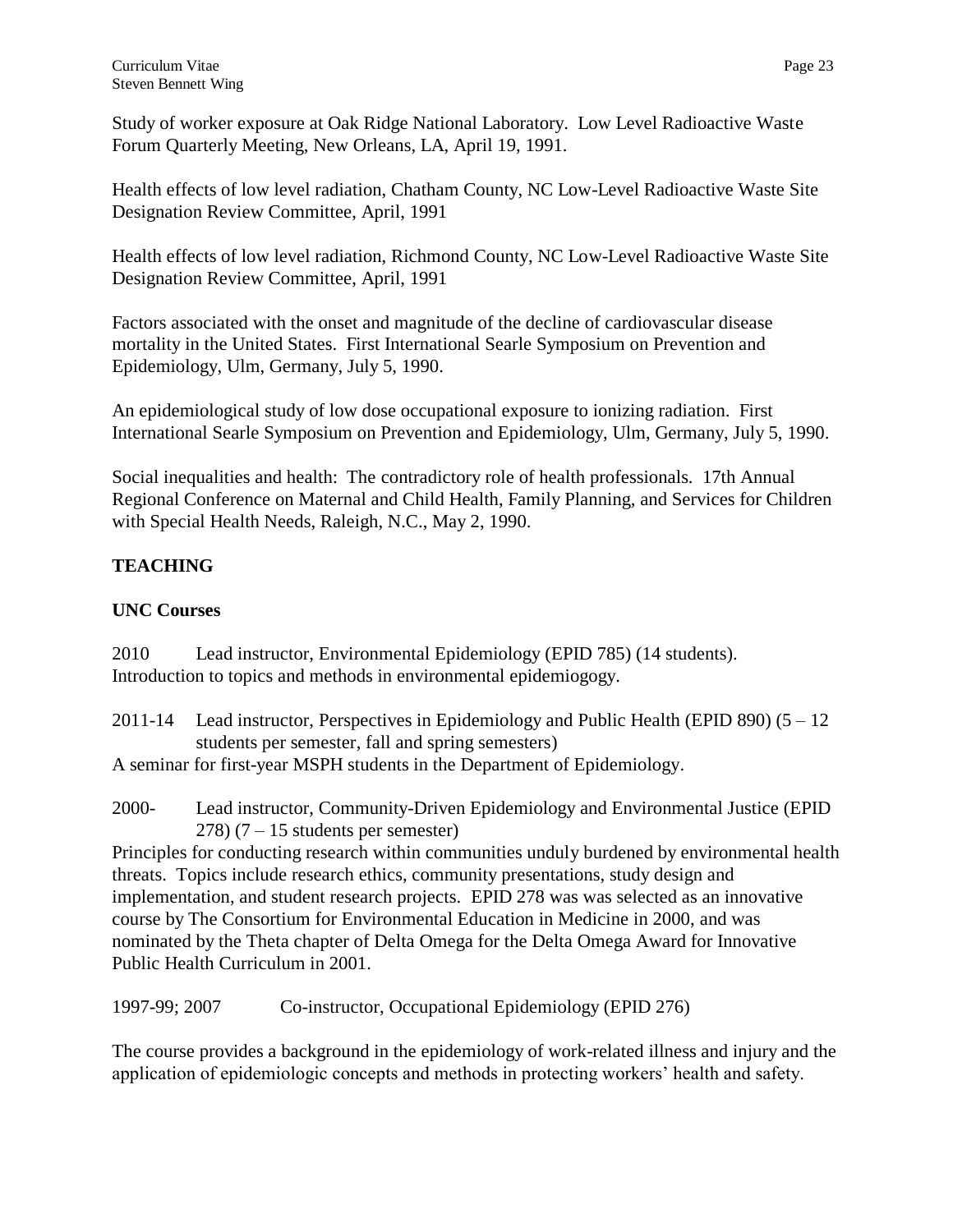1996- Lead instructor, Doctoral Seminar in History and Philosophy of Epidemiology (EPID  $390)$  (12 – 28 students per semester)

This seminar exposes epidemiology doctoral students to issues and debates in the philosophy of science, the objects of knowledge in epidemiology, and the place of epidemiology in public health.

1994-97 Co-instructor, Advanced Methods in Epidemiology (EPID 268) An in-depth treatment of key mehtodological topics in epidemiology, including concepts of cause, confounding, control selection, data quality, sampling variability, and effect modification.

1992-95 Instructor, Philosophy of Epidemiology (EPID 217)

A forum for evaluating the place of epidemiology in science, public health and society, focusing on the nature of objectivity and the social consturction of epidemiological knowledge.

1987-91 Instructor, co-instructor, Principles of Epidemiology (EPID 160) An introductory course that considers the meaning, scope, and applications of epidemiology to public health practice and the uses of vital statistics data in the scientific appraisal of community health.

1985-87 Co-instructor, Cardiovascular Disease Epidemiology (EPID 256) Review of the main causes of cardiovascular disease morbidity and mortality, and their population determinants. Topics include epidemiologic methods, risk factors, strategies for prevention, and a student research project.

# **Other Courses**

2007 Johns Hopkins University Fall Institute, Barcelona, Spain. Social Justice and the Environment (with Joan Benach).

1997 Co-instructor, Occupational and Environmental Epidemiology, Institute of Collective Health, Federal University of Bahia, Brazil. An introduction to epidemiology in occupational and environmental health.

1993 Lead instructor, Problems in Epidemiology: Methodology and Philosophy. Department of Preventive Medicine, Federal University of Bahia, Brazil.

An advanced seminar in philosophy of epidemiology conducted with faculty and students from UFBA.

1990 Co-instructor, Principles of Epidemiology, 4-week introductory graduate-level course. University of Ulm, Germany. An introductory course that considers the meaning, scope, and applications of epidemiology to public health practice and the uses of vital statistics data in the scientific appraisal of community health.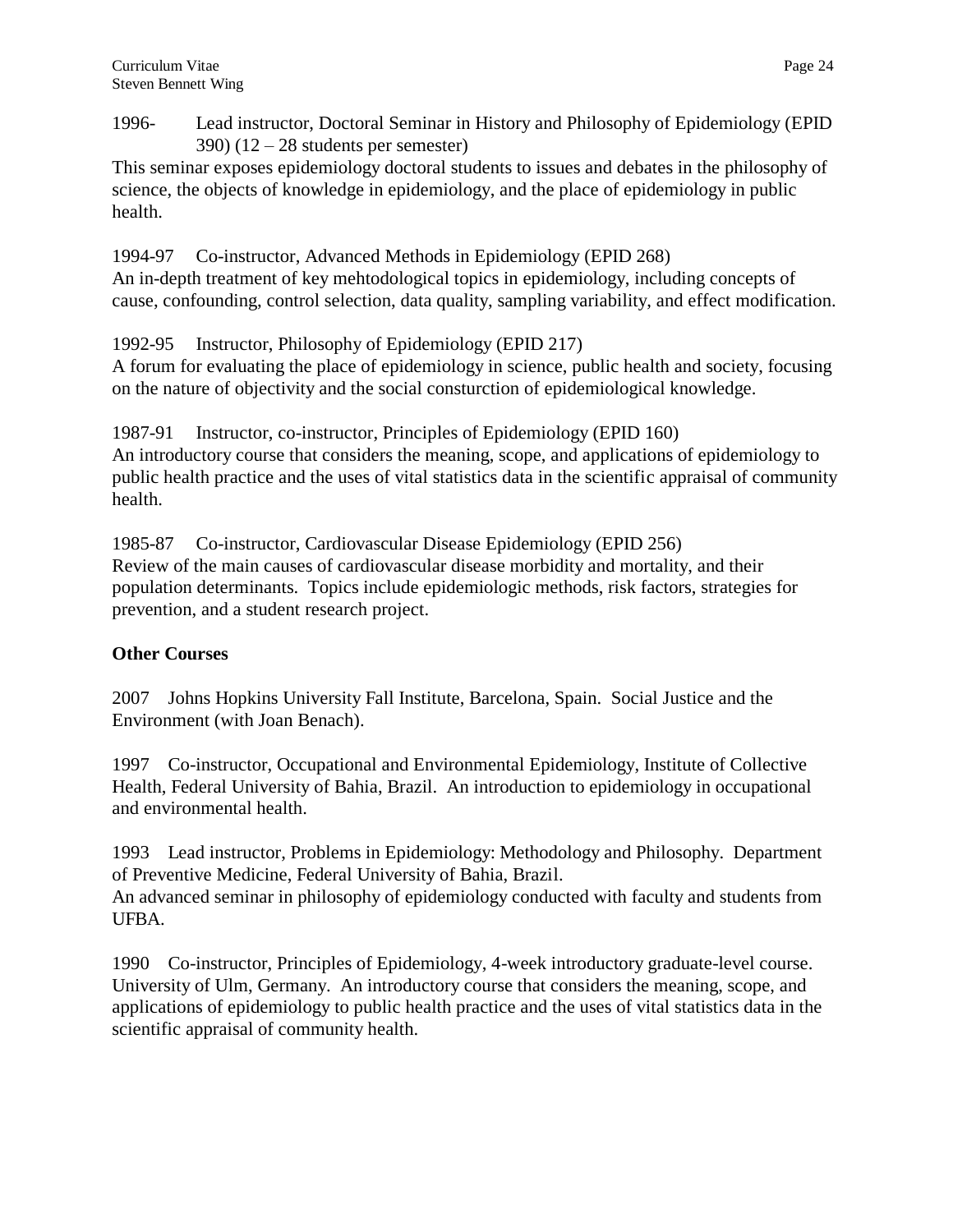## **CONTRACTS & GRANTS**

## **Submitted**

Health and Air Pollution from Confined Animal Feeding Operations (principle investigator). National Institue of Environmental Health Sciences, R01, proposed 9/1/2014-8/31/2019.

Aromatic Amines and Bladder Cancer among Workers Exposed to Epoxy (co-investigator). National Institute for Occupational Safety and Health, R01.

#### **Active**

North Carolina Environmental Justice 2014 Summit Proposal (principal investigator), National Institue of Environmental Health Sciences, R13.

Pathways for human uptake of emerging chemicals of concern in land-applied sewage sludge. Center for Environmental Health and Sustainability small grant (principal investigator), NIEHS.

The impact of intensive livestock production on the disease ecology of antibiotic resistant staphylococcus (co-investigator). National Science Foundation, 2013-2016.

Air emissions from industrial animal operations and respiratory health of adolescents (principal investigator), Johns Hopkins University, 2009-2013.

Long-term Effects of Occupational Radiation Exposures (co-investigator), 2009-13.

## **Completed**

| 2013 | North Carolina Environmental Justice 2013 Summit Proposal (principal investigator),<br>National Institue of Environmental Health Sciences, R13.                                                                          |
|------|--------------------------------------------------------------------------------------------------------------------------------------------------------------------------------------------------------------------------|
| 2007 | Community Health Effects of Sewage Sludge (principal investigator).<br>National<br>Institute of Environmental Health Sciences, 2007-2013.                                                                                |
| 2006 | Epidemiologic Surveillance and Investigation of Symptoms of Illness Reported By<br>Neighbors of Biosolids Land Application Sites (principal investigator), Water<br>Environment Research Foundation, 7/1/2007-8/31/2008. |
| 2003 | Agricultural Dust and Childhood Asthma Symptoms (principal investigator, doctoral<br>research of Maria Mirabelli), National Heart Lung and Blood Institute R01<br>HL073113, $04/01/03 - 03/31/05$ .                      |
| 2002 | Improving Environmental Health Research Through Dialogue (co-investigator).<br>National Institute of Environmental Health Sciences, 9/30/02 - 8/31/07.                                                                   |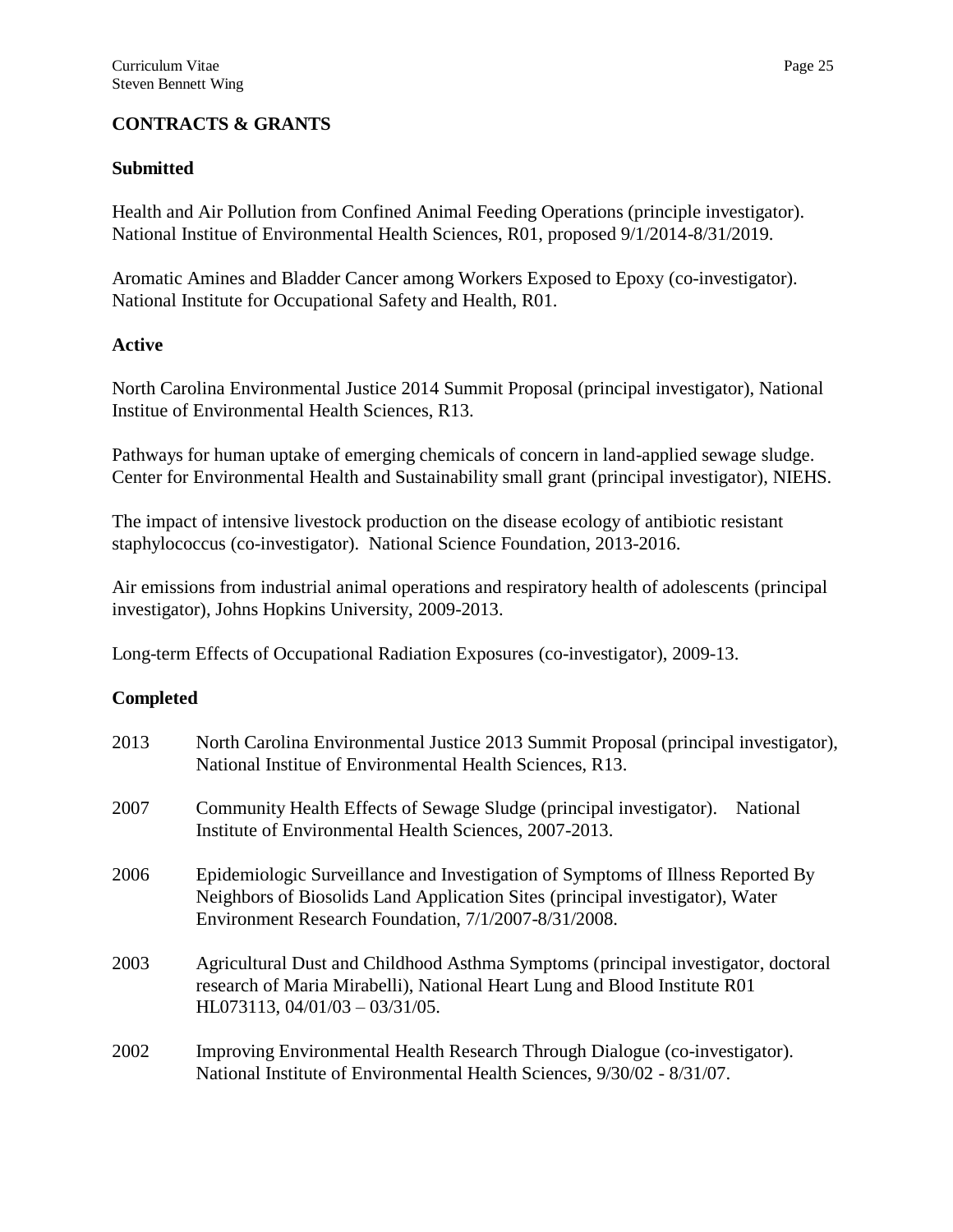| 2002 | Susceptibility in Occupational Radiation Risks (co-investigator). National Institute<br>for Occupational Safety and Health, 9/30/02-9/29/05.                                                                                                                        |
|------|---------------------------------------------------------------------------------------------------------------------------------------------------------------------------------------------------------------------------------------------------------------------|
| 2002 | Time-Factors in Exposure Effects Among Uranium Workers. (co-investigator).<br>National Institute for Occupational Safety and Health, 5/01/02 - 4/30/05.                                                                                                             |
| 2002 | Community-Driven Research on Environmental Justice and Landfills in North<br>Carolina (principal investigator). Jesse Ball duPont Fund, $01/01/02 - 12/31/05$ .                                                                                                     |
| 2001 | Community Health Effects of Industrial Hog Operations. (principal investigator).<br>National Institute of Environmental Health Sciences, 09/01/01 - 08/30/08.                                                                                                       |
| 2000 | Work and Health Disparities among Rural Women: Epidemiology Support (principal<br>investigator). Duke University -- National Institute of Environmental Health<br>Sciences, 09/30/00 - 09/29/05.                                                                    |
| 2000 | Short Courses for Environmental Health Research Ethics: North Carolina<br>Component (principal investigator). Syracuse University -- National Institute of<br>Allergy and Infectious Disease, 09/30/00 - 08/31/06.                                                  |
| 2000 | Community Health and Environmental Reawakening (principal investigator).<br>National Institute of Environmental Health Sciences, 09/01/00 - 04/30/09.                                                                                                               |
| 2000 | Minority Graduate Research Assistant Supplement to Community Health and<br>Environmental Reawakening (principal investigator). National Institute of<br>Environmental Health Sciences, 09/01/00 - 08/30/01.                                                         |
| 1999 | Environmental and Public Health Impacts of Intensive Livestock Operations in the<br>Wake of Flooding from Hurricane Floyd (principal investigator). Center for a Livable<br>Future, Johns Hopkins School of Public Health, 01/01/00 - 12/30/00.                     |
| 1998 | Rural Health Study (principal investigator). North Carolina Department of Health<br>and Human Services, $7/1/98 - 6/30/99$ .                                                                                                                                        |
| 1998 | Older Women, Dietary Intake and Dependence on the Local Food Environment<br>(principal investigator, doctoral research of Kimberly Morland, $07/01/98 - 06/30/99$ .                                                                                                 |
| 1997 | Enabling Community-Based Environmental Research and Education (Principal<br>Investigator). Chancellors Office, University of North Carolina at Chapel Hill,<br>12/01/97 - 6/30/98.                                                                                  |
| 1997 | Environmental Justice and Community-Based Prevention/Intervention Research<br>Conference Grant, supplement to Southeast Halifax Environmental Reawakening<br>(principal investigator). National Institute of Environmental Health Sciences,<br>09/01/97 - 08/31/99. |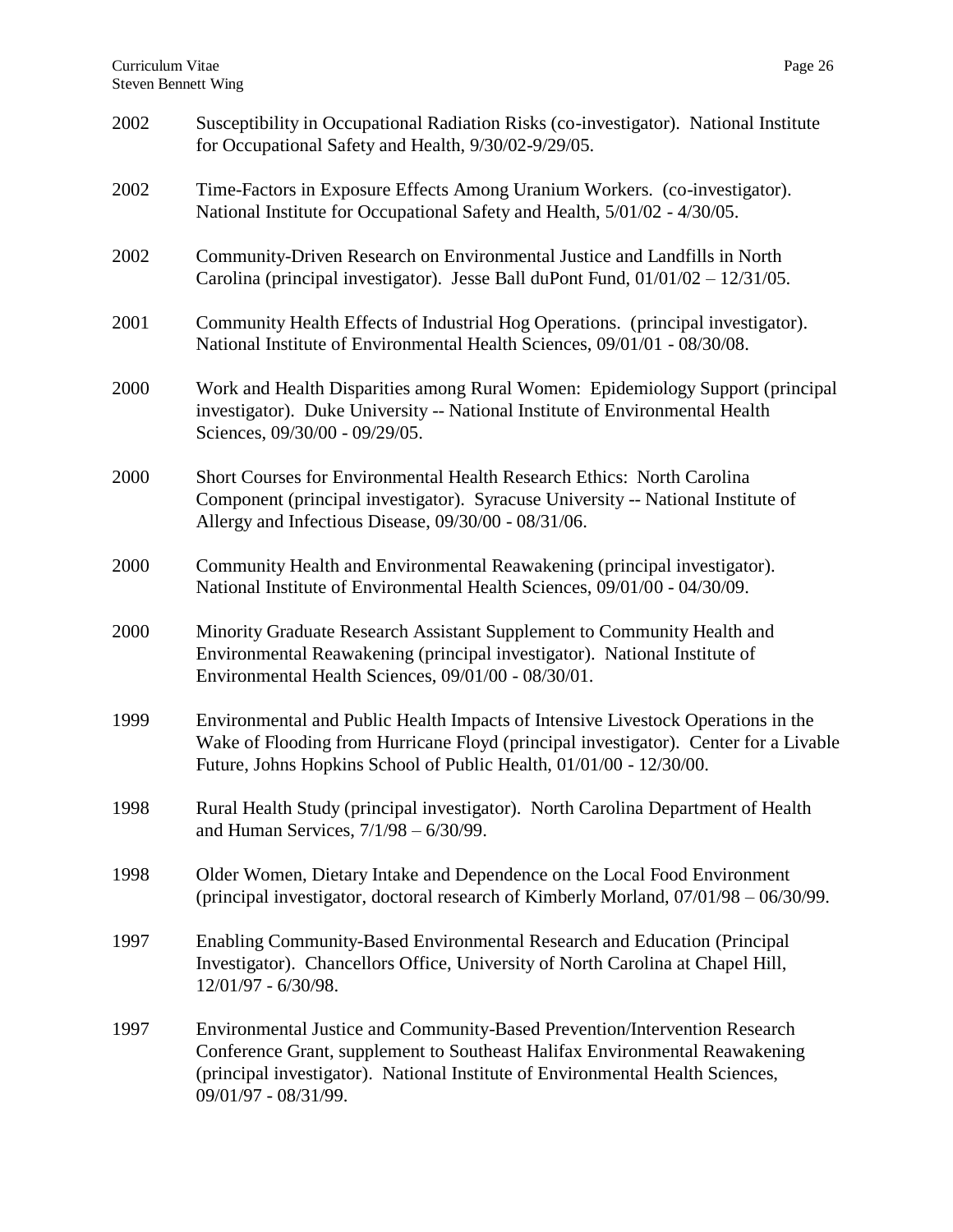| 1996 | Bahia-US Environmental Epidemiology Training and Research (co-investigator).<br>Fogerty International Center, National Institutes of Health, 9/30/96 - 09/29/01.                                                                                    |
|------|-----------------------------------------------------------------------------------------------------------------------------------------------------------------------------------------------------------------------------------------------------|
| 1996 | Ionizing Radiation and Mortality Among Hanford Workers (principal investigator).<br>National Institute for Occupational Safety and Health, 09/30/96 - 09/29/01.                                                                                     |
| 1996 | Southeast Halifax Environmental Reawakening (principal investigator). National<br>Institute of Environmental Health Sciences, 09/01/96 - 08/30/00.                                                                                                  |
| 1996 | Critical Review of the United States Department of Energy Efforts to Investigate the<br>Human Health Effects of Plutonium (principal investigator). Berger-Montague,<br>$07/18/96 - 07/17/97.$                                                      |
| 1995 | Time Related Factors in Radiation-Cancer Dose Response (principal investigator,<br>Doctoral research of David Richardson). National Institute for Occupational Safety<br>and Health, 07/01/95 - 06/30/97.                                           |
| 1994 | Epidemiological Studies of the Accident at Three Mile Island (principal investigator).<br>Center for Environmental Studies, John Snow Institute, 03/01/94 - 12/31/95.                                                                               |
| 1993 | Study of Multiple Myeloma Among Workers Exposed to Ionizing Radiation and<br>Other Physical and Chemical Agents (principal investigator). National Institute for<br>Occupational Safety and Health, 10/01/93 - 02/29/96.                            |
| 1992 | Geographical Differentials in Stroke Mortality Levels and Trends in the U.S.<br>(principal investigator). Centers for Disease Control, 08/28/92 - 03/30/93.                                                                                         |
| 1992 | The Potential Impact of Ill-Defined Mortality on the Decline of Ischemic Heart<br>Disease in the U.S. (principal investigator, Doctoral research of Donna Armstrong).<br>American Heart Association, North Carolina Affiliate, 07/01/92 - 06/30/93. |
| 1990 | Minority Graduate Research Assistant Supplement to Community Structure and<br>Cardiovascular Mortality Trends (principal investigator). National Heart, Lung and<br>Blood Institute, 07/01/90 through 05/31/92.                                     |
| 1989 | Community Structure and Cardiovascular Mortality Trends (principal investigator).<br>National Heart, Lung and Blood Institute, 06/01/89 - 05/31/93.                                                                                                 |
| 1987 | Health and Mortality of Department of Energy Workers (co-investigator). U.S.<br>Department of Energy, 10/01/87 - 03/31/94.                                                                                                                          |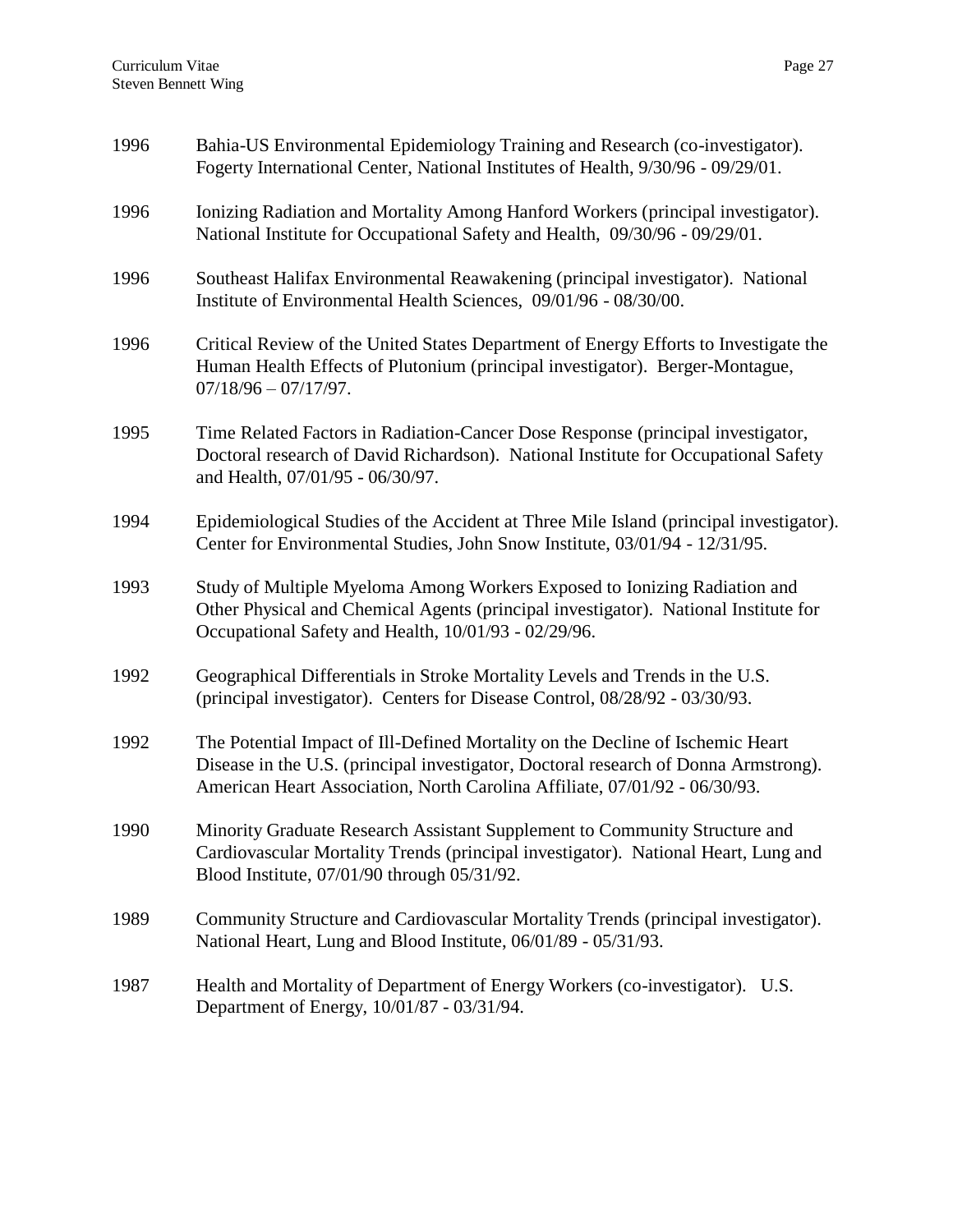## **SERVICE**

## **Department**

Masters Examination Committee, Ad Hoc Core Course Review Committee, Masters Program Committee, Departmental Seminar Committee, Ad-hoc Task Group on Integration of the Core Methods Courses, Faculty Task Group on Course Evaluations, Curriculum Committee, Doctoral Qualifying Examination, Graduate Studies Committee, Awards Committee, MSPH Program Advisor

#### **School**

Greenburg Alumni Endowment Awards Committee, 2005 UNC Housekeeper Health Study Co-investigator, 1997-1999 Committee on Learning Environments and Research Networking for the 21st Century, 1995- 1996 Institutional Review Board, 1994-1997 School of Public Health Awards Committee

## **University**

Center for Health Promotion and Disease Prevention Population and Policy Working Group, 1998

University Faculty Council, 1993-1996 Buildings and Grounds Committee, 2009-2012

#### **State**

- Member, Toluene Diisocyanate Advisory Panel, NC Division of Occupational and Environmental Epidemiology, 2007-2009.
- Vice-President, NC Conference of the American Association of University Professors, 2007- 2009.
- North Carolina Central University, Advisory Board, Environmental Risk and Impact in Communities of Color and Economically Disadvantaged Communities, 2001-2002.
- North Carolina Environmental Justice Network, member, annual NC Environmnetal Justice Summit Planning Committee, 1998 - present.
- Center for Community Action, Lumberton, NC. Reviewer, health effects of tire pyrolysis facility, 1996.
- Clean Water Fund of NC, Ashville, NC. Review of cancer studies in Paw Creek conducted by the NC Department of Health and Human Services, 1996.
- Land Loss Fund, Tillery, NC, consultation on land loss and public health, National Black Land Loss Summit planning committee member, 1996.
- UNC Alumni Heart Study (Duke University), research design consultation, 1985-88.

#### **National**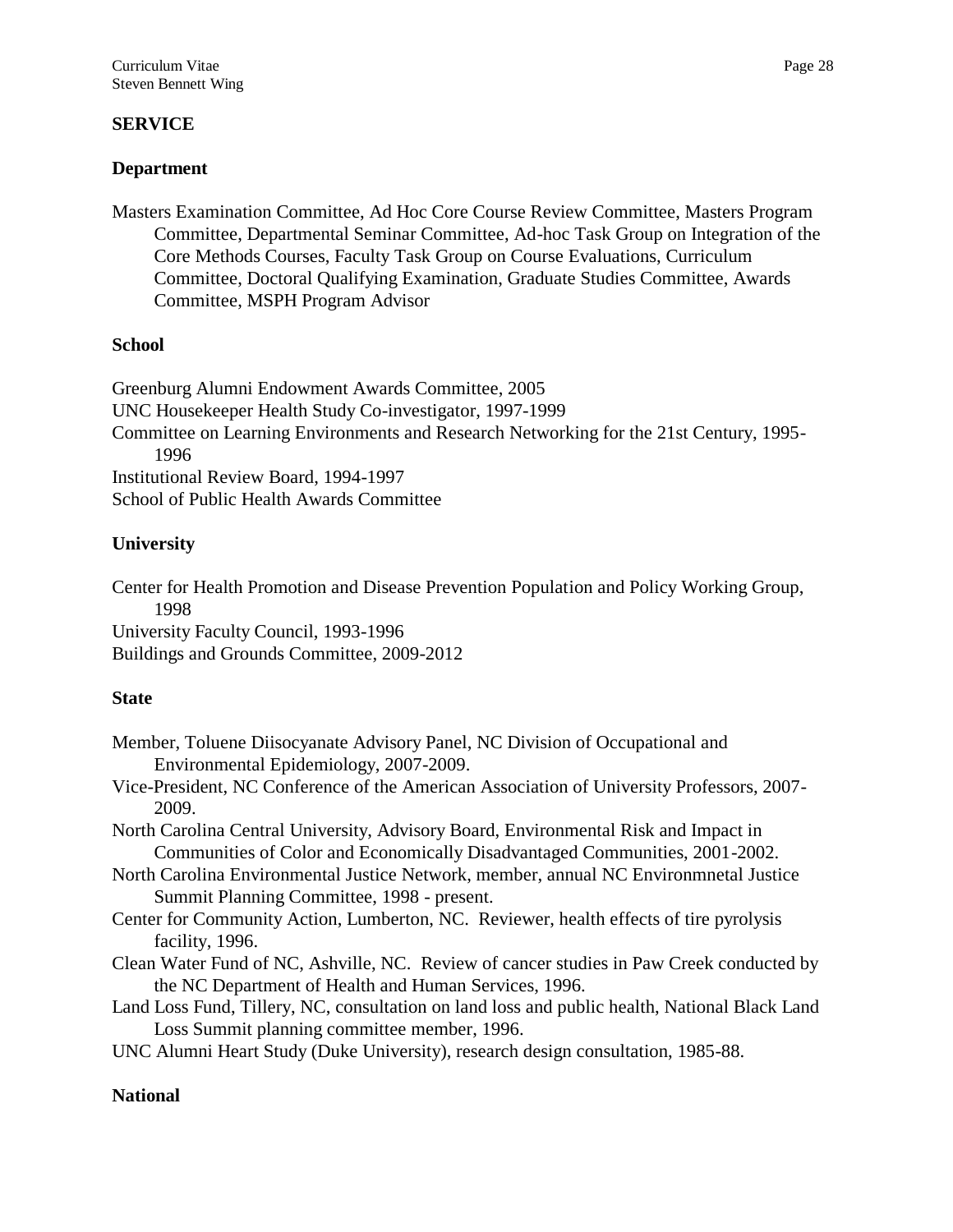- Institute of Medicine, Exploring the True Costs of Food: A Workshop, 2012
- Agency for Toxic Substances and Disease Registry, peer reviewer, 2002.
- Concerned Citizens for Nuclear Safety, Santa Fe, NM, 2000-2002.
- California Environmental Protection Agency, member and Co-Chair, Santa Susanna Field Laboratory Advisory Panel, 2000-2002.
- East Hampton Town Hodgkin's Cancer Task Force, East Hampton, NY. June 4-5, 2000.
- US General Accounting Office, Denver, CO. Epidemiological evidence relevant to radiation protection, 2000.
- West Virginia University, Morganton, WV. Social Environment and Rural Community Health Project, October 7-8, 1999.
- National Academy of Sciences, Washington, DC. Reviewer, Review of the Hanford Thyroid Disease Study Draft Final Report, 1999.
- Rural Coalition, Washington, DC. Presentation and consultation on community based evironmental health research, National Advisory Board, April 6, 1998.
- Pan American Health Organization, Washington, DC. Review of literature on social inequalities in health (with David Richardson), 1998.
- Ministry of Health and Environment, Schleswig-Holstein, Kiel, Germany. Review of literature on radiation health effects (with David Richardson and Alice Stewart), 1997-1998.
- Clark University, Worcester, MA. Member of planning committee, Community Research Partnership Conference, 1996.
- Yakama Indian Nation Environmental Restoration and Waste Management Program, Toppenish, WA. Consultation on radiation epidemiology, 1995.
- Centers for Disease Control, Atlanta, GA. Reviewer of educational materials on health effects from the Hanford Plutonium prodcution facility, 1995.
- American Public Health Association, Washington, DC. Member, Task Force on Social Welfare Policy, 1992-1993; co-author of Social Welfare Policy Statement.
- Three Mile Island Public Health Fund Scientific Advisory Board, Philadelphia, PA. Consultation on radiation epidemiology, October, 1992.
- Ministry of Health and Environment, Schleswig-Holstein, Kiel, Germany. Consultation with the Minsister of Health regarding radiation protection policy. March, 1992.
- Northwest National Life Insurance Company State Health Rankings, Delphi Panel Member, 1992.

## **International**

Scientific and Ethics Committee for the Clinical Study of the F1 Offspring of A-bomb Survivors

# **LEGAL RESEARCH AND TESTIMONY**

- United States District Court for the Southern District of West Virginia, OVEC et al. vs. FOLA Coal Company, LLC, 2015.
- United States District Court for the Western District of Pennsylvania, Alynda Talmadge, et al. vs. Babcock and Wilcox Power Generation Group, Inc., et al., 2014.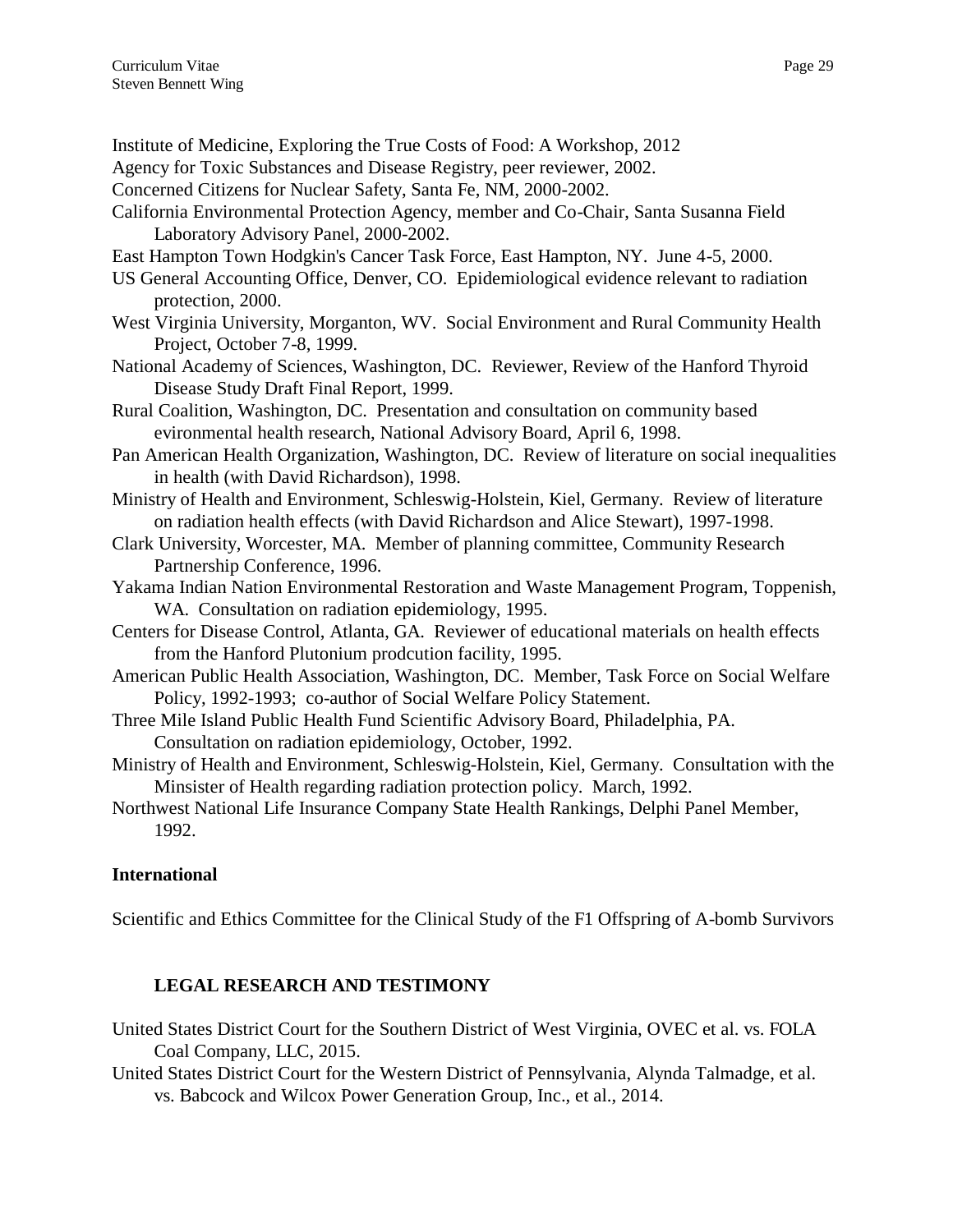- Wake County Superior Court, Waste Industries USA, Inc. and Black Bear Disposal, LLC vs. State of North Carolina and North Carolina Department of Environment & Natural Resources. 2010.
- State of North Carolina Wake County Office of Administrative Hearings. Jerry Franks, Petitioner, vs. North Carolina Department of Environment & Natural Resources and Wake County Board of Commissioners, Respondents.
- United States District Court for the District of Colorado, Merilyn Cook, et al. v. Rockwell International Company and the Dow Chemical Company, Civil Action No. 90cv00181JLK.
- United States District Court for the Middle District of Pennsylvania. TMI Litigation Cases Consolidated II, Civil Action No. 1:CV-88-1452.
- United States District Court for the Eastern District of Tennessee Northern Division at Knoxville. Euchee Marina & Campground, et al., Plaintiffs vs. Martin Marietta Energy Systems, Incorporated, et al., Civil Action No. 3-91-0510.
- United States District Court for the Southern District of California. Glen and Doreth James, Plaintiffs, vs. Southern California Edison Company, et al., Case No. 94-1085 NJ (RBB).
- District Court of Harris County, TX, 125th Judicial District. Terry Joe Groom, Plaintiff, vs. Schlumberger Technology Corporation et al., Case No. 94-42682.
- United States District Court for the District of Colorado. Merilyn Cook, et al., Plaintiffs, vs. Rockwell International Corporation and The Dow Chemical Company, Civil Action No. 90-K-181.
- Carolyn Mull, Personal Representative of the Estate of Roy Mull, Employee/Plaintiff vs. Duke Energy Corporation, Employer/Defendant, North Carolina Industrial Commission File No. 717904.

# **JOURNAL REVIEW**

Accountability in Research: Policies and Quality Assurance American Journal of Epidemiology American Journal of Industrial Medicine American Journal of Public Health Annals of Epidemiology CA - A Cancer Journal for Clinicians Environmental Health Environmental Health Perspectives Environmental Research Environmental Science: Processes and Impacts Epidemiology Health Education and Behavior Journal of Epidemiology and Community Health Journal of Exposure Science And Environmental Epidemiology Journal of Gerontology Medicine and Global Survival New Solutions: A Journal of Environmental and Occupational Health Policy Occupational and Environmental Medicine Progress in Community Health Partnerships: Research, Education, and Action